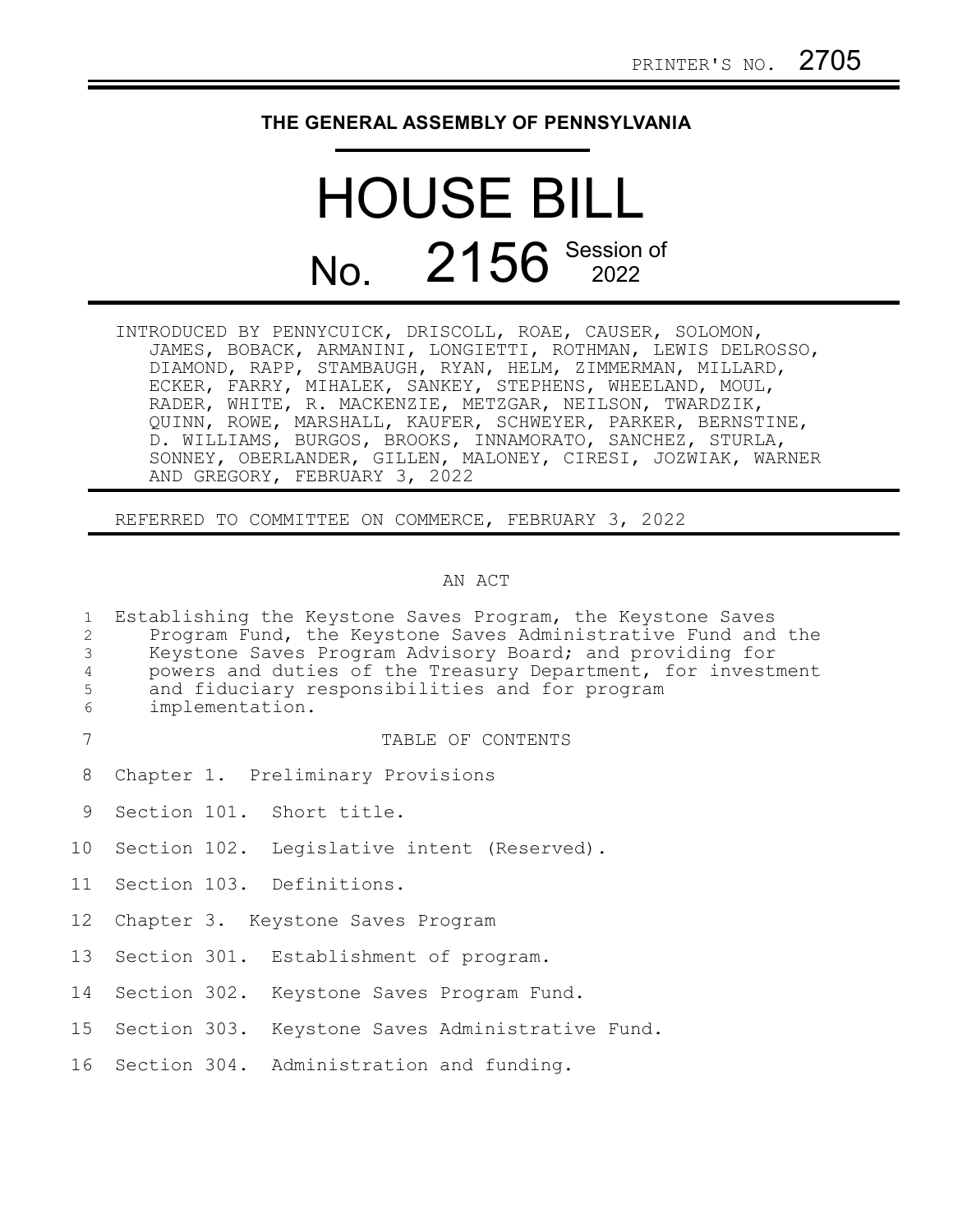- Chapter 5. Keystone Saves Program Advisory Board 1
- 2 Section 501. Establishment of board.
- 3 Section 502. Composition of board.
- Section 503. Terms of board members. 4
- Section 504. Meetings of board. 5
- Section 505. Duties of board. 6
- Section 506. Limitations on board members. 7
- Chapter 7. Department Powers and Duties 8
- Section 701. Powers and duties of department. 9
- Chapter 9. Investment and Fiduciary Responsibilities 10
- Section 901. Fiduciary duties. 11
- 12 Section 902. Investment policies.
- 13 Section 903. Additional investment options.
- 14 Section 904. Investment managers.
- Chapter 11. Program Implementation 15
- Section 1101. Commencement of program activities. 16
- 17 Section 1102. Registration and certification of qualified
- payroll deposit retirement savings arrangements. 18
- 19 Section 1103. Participating employer plans.
- 20 Section 1104. Roth IRAs and traditional IRAs.
- 21 Section 1105. Implementation of qualified arrangements.
- 22 Section 1106. Registration and certification.
- 23 Section 1107. Payroll deductions.
- Withdrawals, rollovers and transfers. 24 Section 1108.
- Distribution of funds from program. 25 Section 1109.
- Outreach and information. 26 Section 1110.
- 27 Section 1111. Contributions, interest and investment earnings.
- 28 Section 1112. Duties and liability of Commonwealth.
- 29 Section 1113. Protection from liability for employers.
- 30 Section 1114. Risk management.
- 20220HB2156PN2705 2 -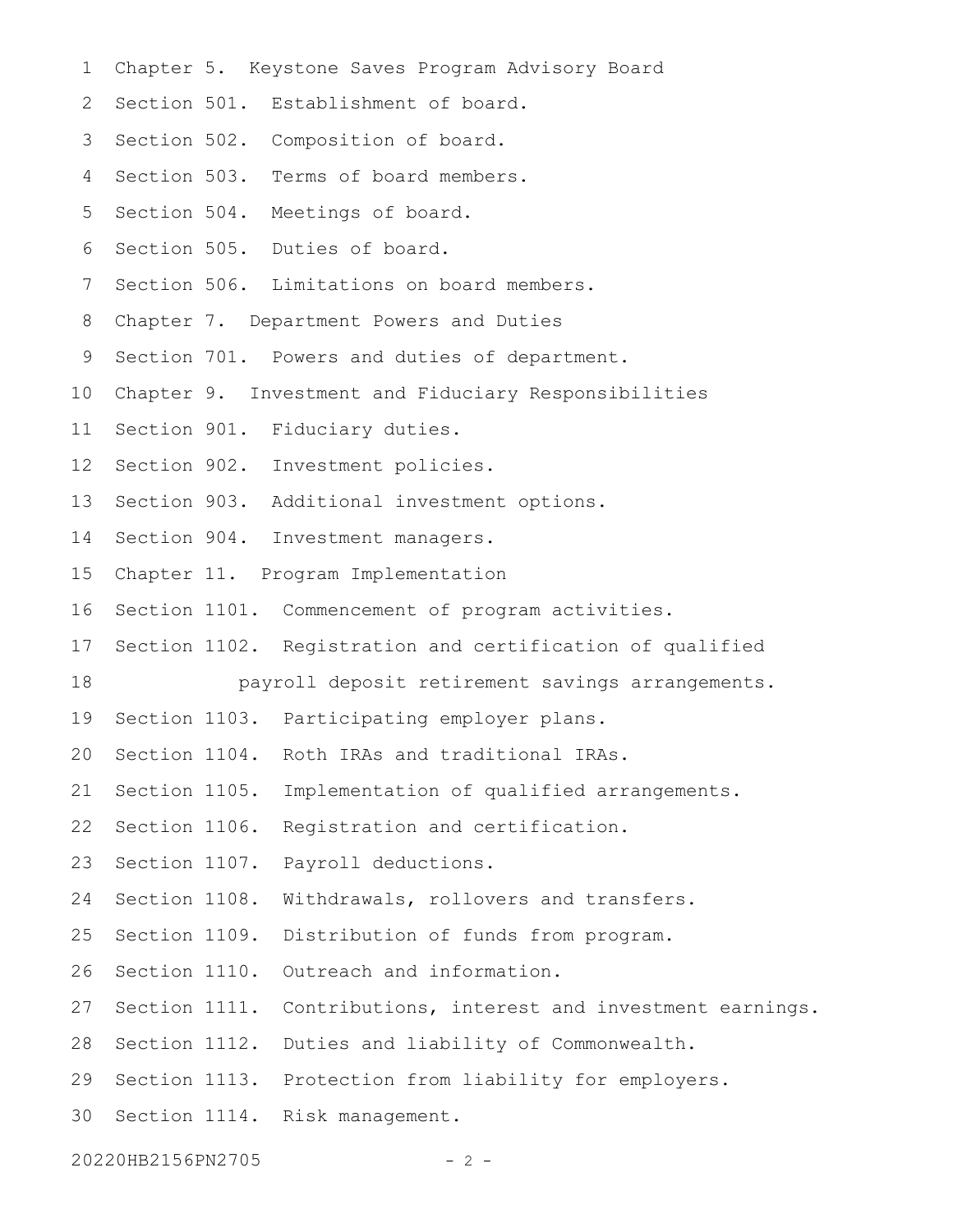Section 1115. Audit and reports. 2 Section 1116. Confidentiality of information. 3 Section 1117. Temporary regulations. Chapter 13. (Reserved). Chapter 15. Miscellaneous Provisions 5 6 Section 1501. Regulations. 7 Section 1502. Provision of information. 8 Section 1503. Notice of program implementation. 9 Section 1504. Effective date. The General Assembly of the Commonwealth of Pennsylvania hereby enacts as follows: CHAPTER 1 PRELIMINARY PROVISIONS Section 101. Short title. This act shall be known and may be cited as the Keystone Saves Program Act. 17 Section 102. Legislative intent (Reserved). 18 Section 103. Definitions. The following words and phrases when used in this act shall have the meanings given to them in this section unless the context clearly indicates otherwise: "Administrative fund." The Keystone Saves Administrative Fund established under section 303. "Board." The Keystone Saves Program Advisory Board established under section 501. "Calendar quarter." Any of the following periods: (1) January 1 to March 31 of each year. (2) April 1 to June 30 of each year. (3) July 1 to September 30 of each year. (4) October 1 to December 31 of each year. 20220HB2156PN2705 - 3 -1 4 10 11 12 13 14 15 16 19 20 21 22 23 24 25 26 27 28 29 30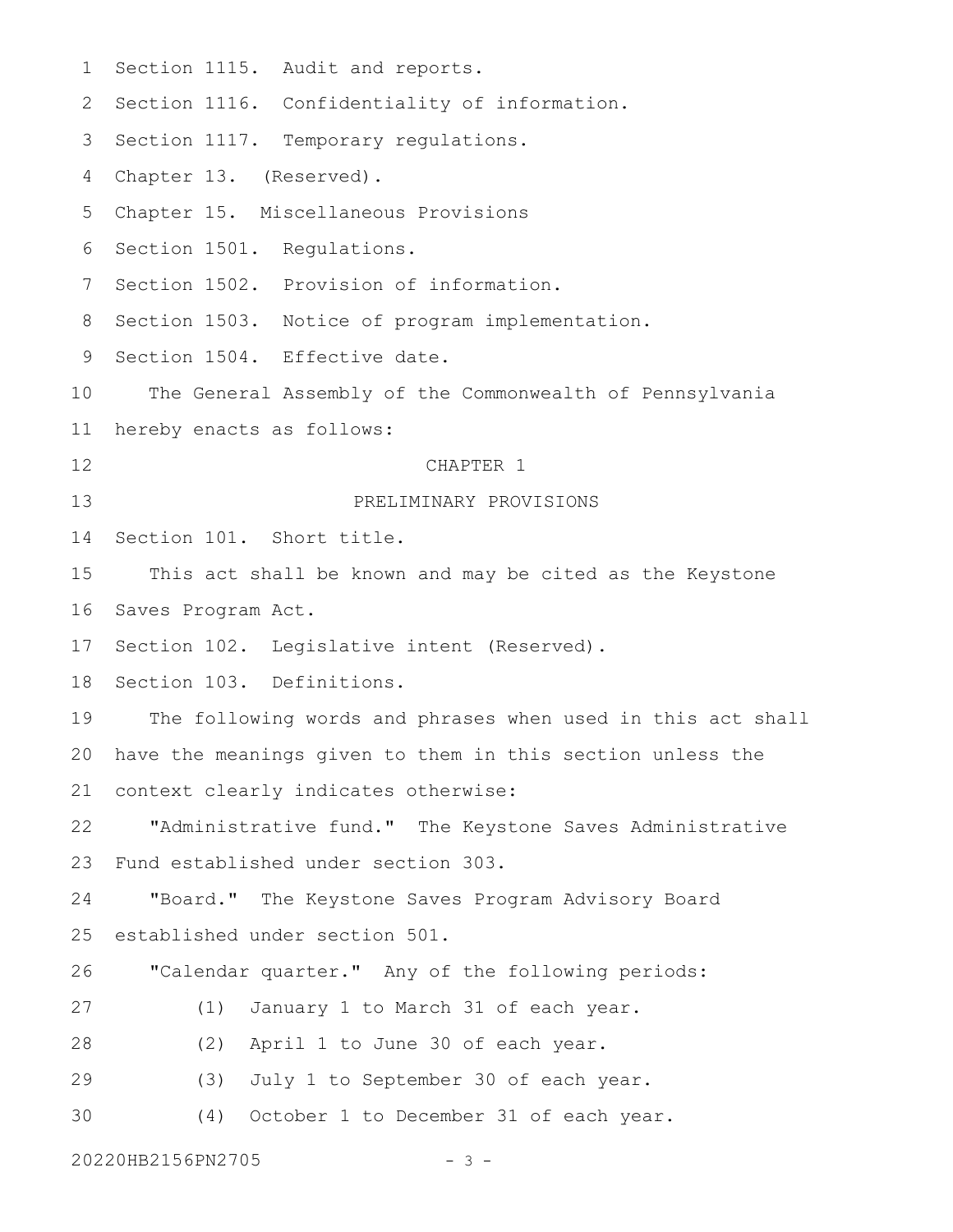"Covered employee." As follows: (1) An individual who: (i) is employed by a covered employer; (ii) has gross wages or other compensation that are allocable to the Commonwealth in a calendar year; and (iii) is at least 18 years of age. (2) The term does not include any of the following: (i) An employee covered under the Railway Labor Act (Public Law 69-257, 44 Stat. 577). (ii) An employee on whose behalf an employer makes contributions to a multi-employer pension trust fund. (iii) An employee of the Federal Government. (iv) An employee of this Commonwealth or any other state. (v) An employee of a political subdivision, municipal corporation or school district in this Commonwealth or any other state. "Covered employer." As follows: (1) A person engaged in a business, industry, profession, trade or other enterprise in this Commonwealth that employs individuals, whether for profit or not for profit. (2) The term does not include any of the following: (i) An employer that has four or fewer employees: (A) as of July 1 or later of a current calendar year, for at least six months of that calendar year; and (B) for at least six consecutive months of the preceding calendar year. 1 2 3 4 5 6 7 8 9 10 11 12 13 14 15 16 17 18 19 20 21 22 23 24 25 26 27 28 29

(ii) An employer that has been in business at all 30

20220HB2156PN2705 - 4 -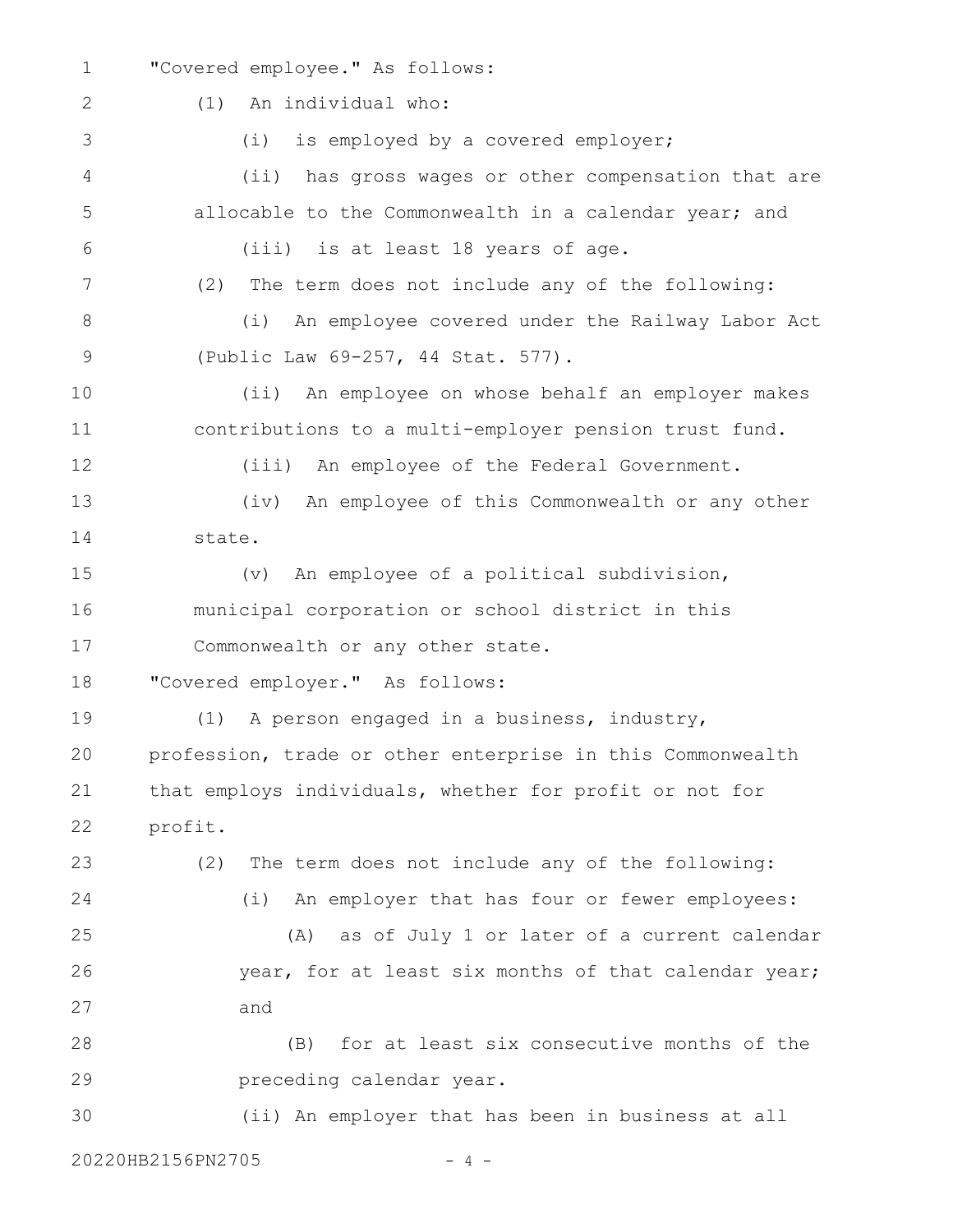1

times for less than 15 consecutive months.

(iii) An employer that maintains or contributes to a specified tax-favored retirement plan for the employer's employees or has done so effective in form and operation at any time within the current or three preceding calendar years. If an employer does not maintain a specified tax-favored retirement plan for a portion of a calendar year ending on or after the effective date of this definition and adopts a specified tax-favored retirement plan for the remainder of the calendar year, the employer is not included in this term for the remainder of the calendar year. 2 3 4 5 6 7 8 9 10 11 12

"Department." The Treasury Department of the Commonwealth. "ERISA." The Employee Retirement Income Security Act of 1974 11 (Public Law 93-406, 88 Stat. 829). 13 14 15

"Internal Revenue Code." The Internal Revenue Code of 1986 (Public Law 99-514, 26 U.S.C. § 1 et seq.). 16 17

"IRA." An individual retirement account or individual retirement annuity, including a traditional IRA or a Roth IRA, under one of the following sections of the Internal Revenue Code: 18 19 20 21

22

23

(2) Section 408A.

(1) Section 408(a) or (b).

"Participant." An individual who is contributing to an IRA under the program or has an IRA account balance under the program. 24 25 26

"Participating employer." An employer that participates in the program, including a covered employer and a noncovered employer that voluntarily participates in the program. "Payroll service." A third party that provides payroll 27 28 29 30

20220HB2156PN2705 - 5 -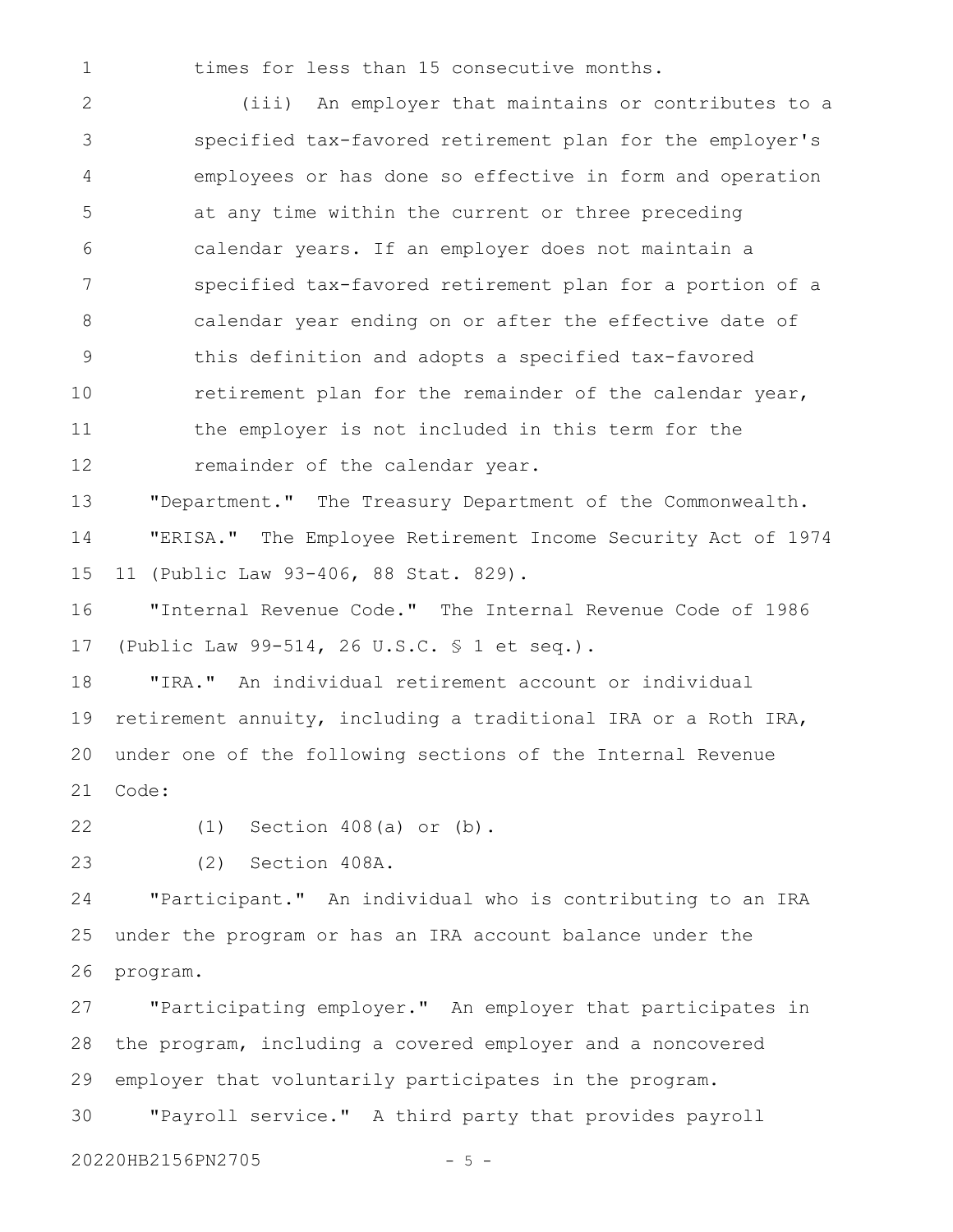system activities to other persons, generally pursuant to a contractual or similar arrangement, for compensation. 1 2

"Payroll system." A system that uses software to automatically process payroll, including calculating total wage earnings, withholding and remitting of deductions, filing payroll taxes, and delivering payment of net wages to employees. "Person." A corporation, partnership, limited liability company, business trust, other association, estate, trust, foundation or natural person, including natural persons doing business as sole proprietors. 3 4 5 6 7 8 9 10

"Program." The Keystone Saves Program established under section 301. 11 12

"Program fund." The Keystone Saves Program Fund established under section 302. 13 14

"Qualified payroll deposit retirement savings arrangement" or "qualified arrangement." An arrangement facilitated by a participating employer that allows employees to contribute to an IRA by processing employer payroll deductions and contributing the deductions to the program in accordance with section 1102. "Roth IRA." A Roth individual retirement account or individual retirement annuity under section 408A of the Internal Revenue Code. 15 16 17 18 19 20 21 22

"Specified tax-favored retirement plan." A retirement plan that is tax-qualified under or intended to satisfy the requirements of section  $401(a)$  or  $(k)$ ,  $403(a)$  or  $(b)$  or  $408(k)$ or (p) of the Internal Revenue Code. 23 24 25 26

"Total fees and expenses." All fees, costs and expenses of operating the program, including, but not limited to, any of the following: 27 28 29

(1) Initial planning and organizational costs. 30

20220HB2156PN2705 - 6 -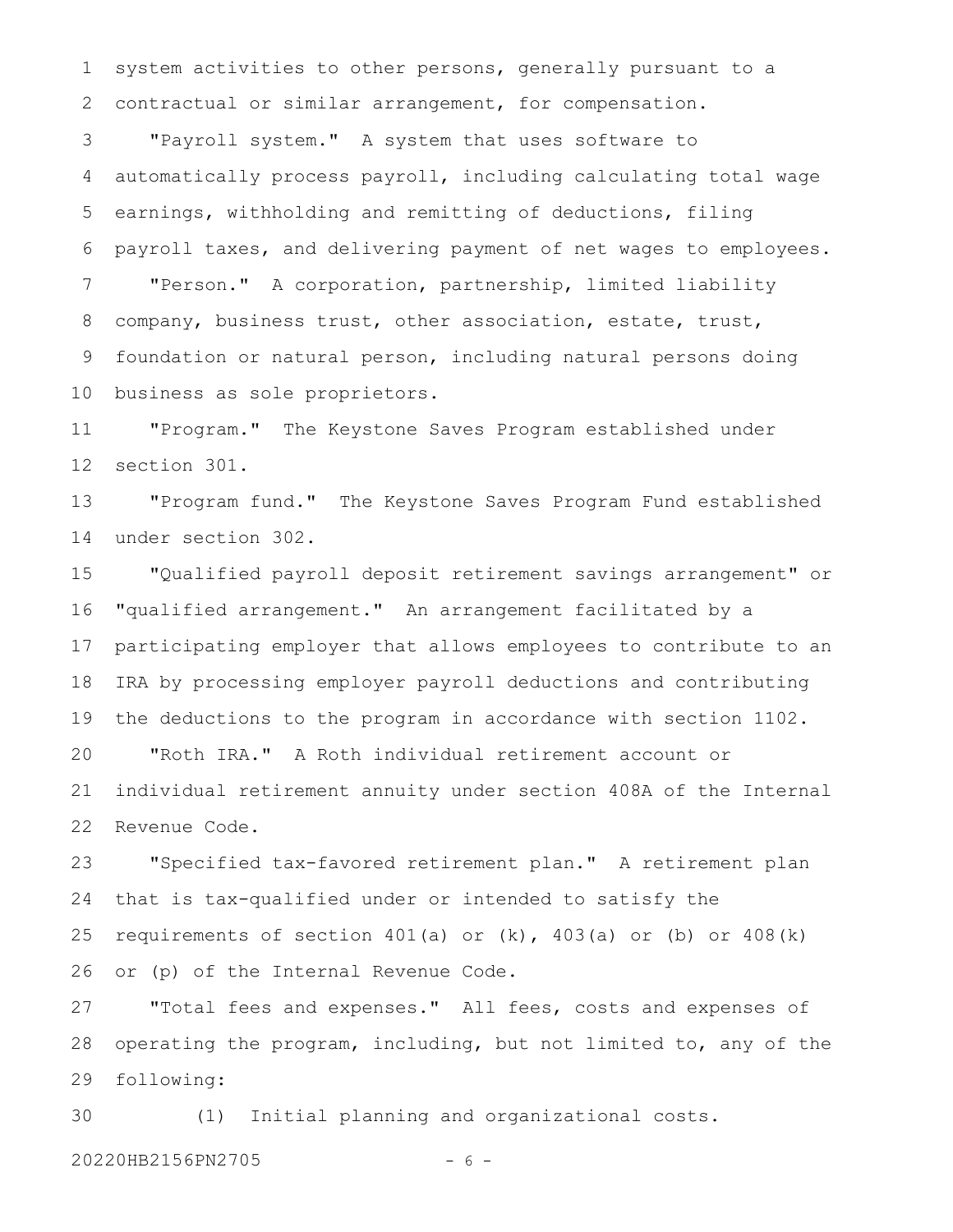(2) Administrative expenses. 1

(3) Investment expenses. 2

(4) Investment advice expenses.

(5) Accounting costs, actuarial costs, legal costs, marketing expenses, education expenses, trading costs, insurance annuitization costs and other costs reasonably related to the program. 4 5 6 7

"Traditional IRA." A traditional individual retirement account or traditional individual retirement annuity under section 408(a) or (b) of the Internal Revenue Code. 8 9 10

11

3

12

# CHAPTER 3

KEYSTONE SAVES PROGRAM

Section 301. Establishment of program. 13

There is established a retirement savings program in the form of an automatic enrollment payroll deduction IRA, known as the Keystone Saves Program, within the department. The program shall be administered by the department for the purposes of promoting greater retirement savings for covered employees in a 14 15 16 17 18

convenient, low-cost and portable manner. 19

Section 302. Keystone Saves Program Fund. 20

(a) Establishment.--The Keystone Saves Program Fund is established as a special fund in the State Treasury. The following shall apply: 21 22 23

(1) The program fund shall be used for the exclusive benefit of participants and the payment of program expenses. 24 25

(2) The construction of a participant's program account as self-settled shall not cause the program account to be treated as other than a trust. 26 27 28

(3) The program fund shall include the individual retirement accounts of participants, which shall be accounted 29 30

20220HB2156PN2705 - 7 -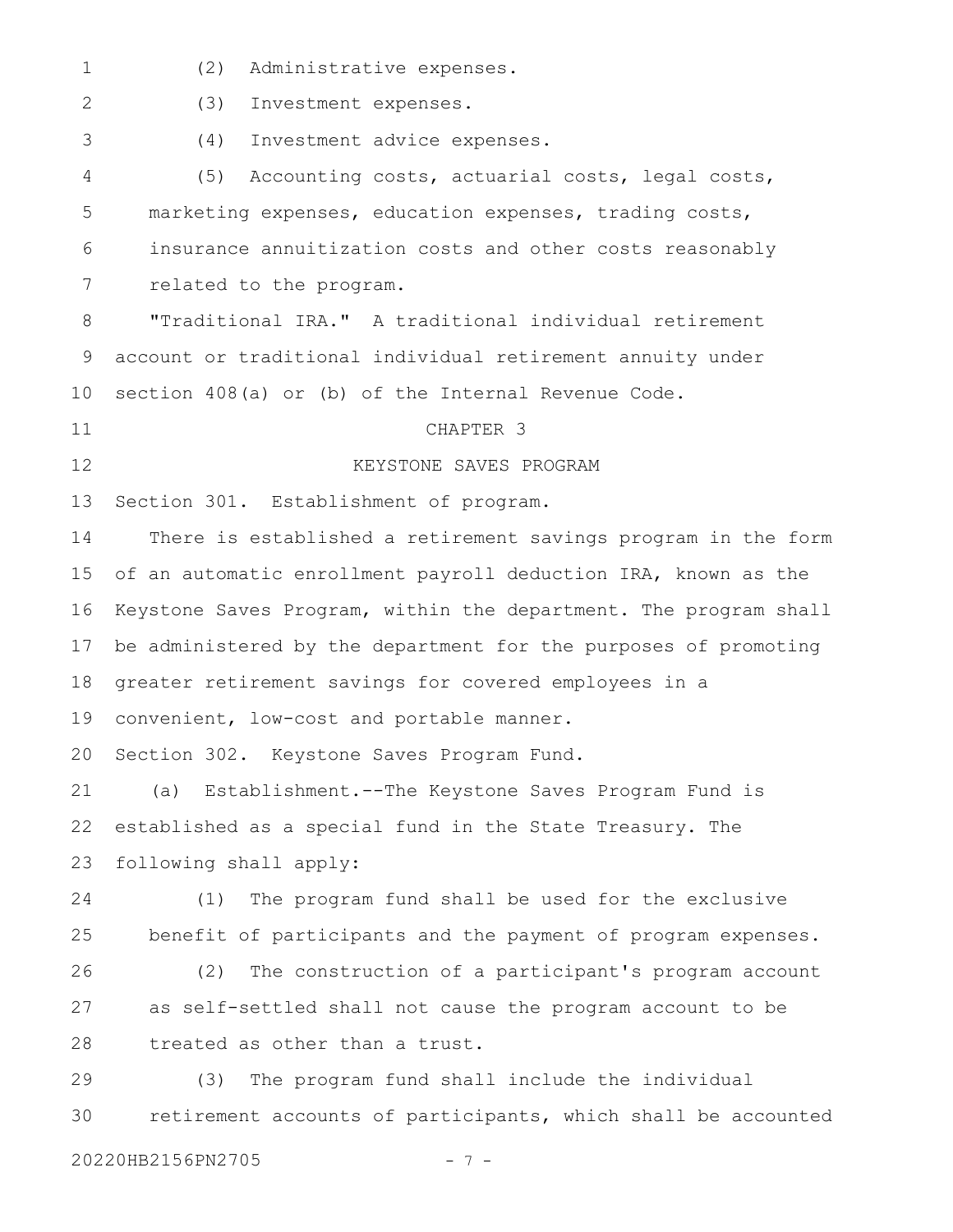for as individual accounts. 1

9

(4) Money in the program fund shall include money received from participants through participating employers. (5) Investment earnings and interest that are attributable to money in the program fund shall be deposited in the program fund and credited appropriately to individual accounts. (b) Amounts on deposit.--Except as provided under section 2 3 4 5 6 7 8

(1) The money deposited in the program fund, or any earnings thereof, does not constitute property of the Commonwealth. 10 11 12

304(c), the following shall apply:

(2) Money deposited in the program fund may not be commingled with Commonwealth funds. 13 14

(3) The Commonwealth shall have no claim to or against, or interest in, the money deposited in the program fund. (c) Exemption from securities laws.--The program fund shall be construed to be an agency or instrumentality of the Commonwealth and shall be exempt from any statute regulating securities, including the act of December 5, 1972 (P.L.1280, No.284), known as the Pennsylvania Securities Act of 1972. Section 303. Keystone Saves Administrative Fund. 15 16 17 18 19 20 21 22

(a) Establishment.--The Keystone Saves Administrative Fund is established as a separate trust fund in the State Treasury. Money in the administrative fund shall be segregated from the program fund, and accounted for separately from the program fund. 23 24 25 26 27

(b) Use of money.--The department shall use money in the administrative fund to pay for all administrative and operating costs, fees and expenses incurred solely in performing the 28 29 30

20220HB2156PN2705 - 8 -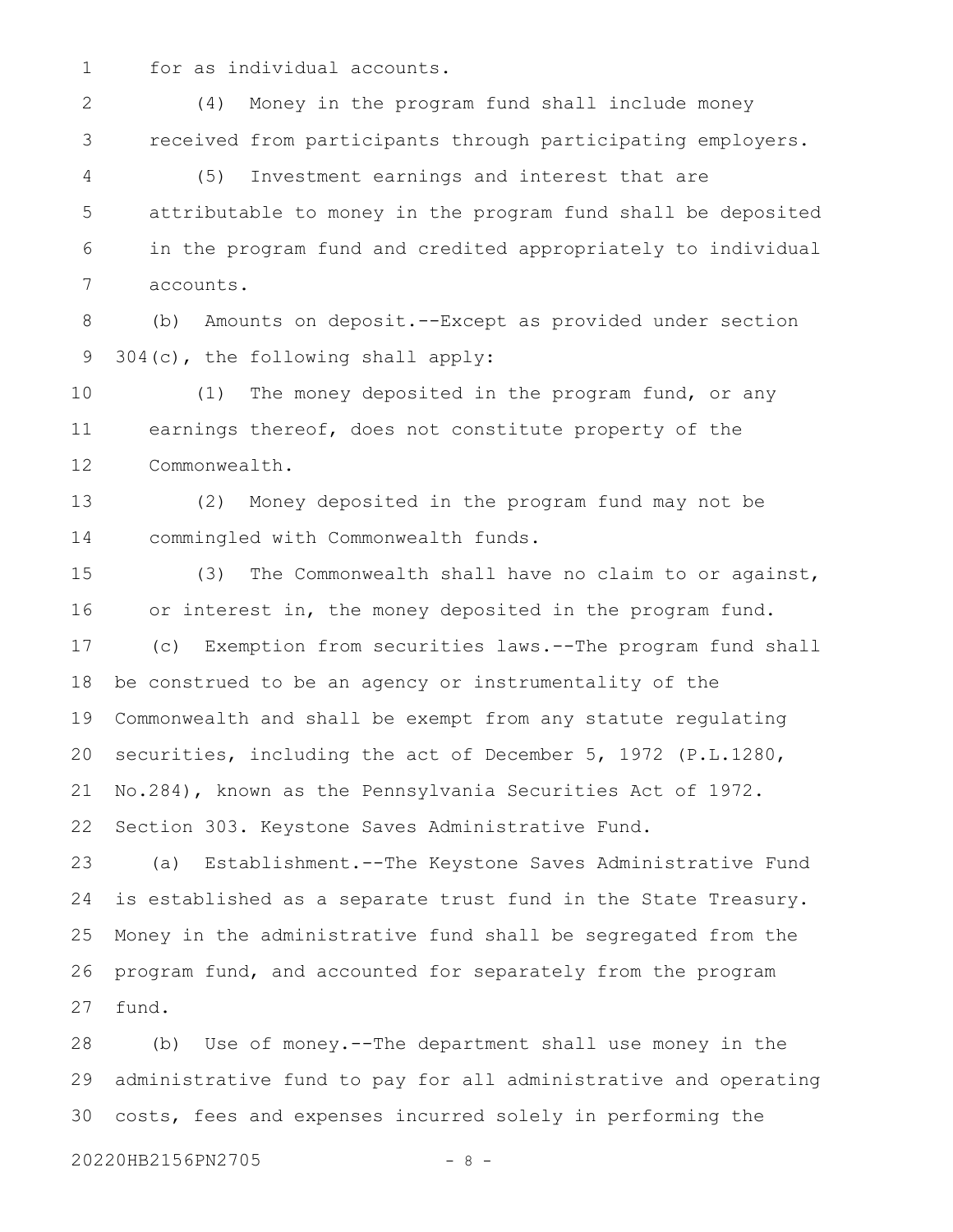duties of the department under this act. 1

(c) Sources of money.--The administrative fund shall receive deposits from the individual account assessments under section 304(c) and funds designated for administrative purposes from the Federal Government, the Commonwealth or a local government entity or in the form of gifts, donations or grants made by any other person, firm, partnership or corporation for deposit in the administrative fund. 2 3 4 5 6 7 8

(d) Earnings and interest.--Investment earnings and interest that are attributable to money in the administrative fund shall be deposited into the administrative fund. 9 10 11

(e) Appropriation.--All money in the administrative fund is hereby appropriated to the department on a continuing basis to carry out the provisions of this act. 12 13 14

Section 304. Administration and funding. 15

(a) Duties of department.--Subject to the provisions of this act, the department shall implement and administer the program. 16 17

(b) Operating and administrative costs.-- 18

(1) The department shall, through the Governor, annually submit to the General Assembly a budget covering the total fees and expenses for the program. Upon approval by the General Assembly in an appropriation bill, total fees and expenses as incurred by the program and the department shall be paid from the fees, charges and investment earnings of the administrative fund or from other available money. 19 20 21 22 23 24 25

(2) Beginning five years after participants are enrolled in the program and upon approval by the General Assembly in an appropriation bill, total fees and expenses as incurred by the program shall be paid from the fees, charges, investment earnings and interest of the administrative fund or from 26 27 28 29 30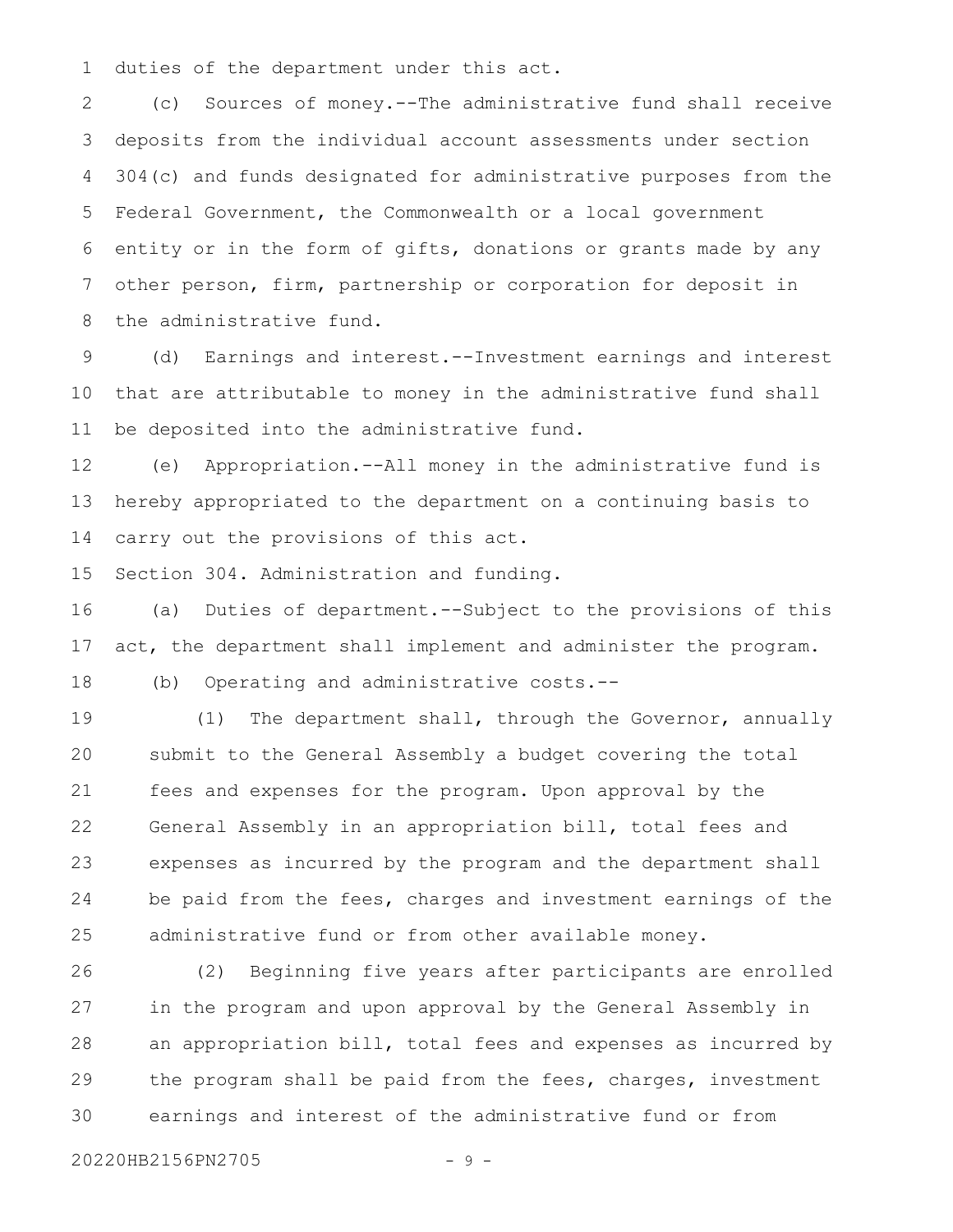other available money. 1

(c) Program costs.--All fees, costs and expenses of administering and operating the program and investing the assets of the program fund shall be incurred by the participants and paid from assessments against the balances of the individual program accounts as established by the State Treasurer and deposited in the administrative fund. All fees, costs and expenses of administering and operating the program shall be paid by the Commonwealth through annual appropriations from the administrative fund. The assessment for an individual program account shall not exceed an amount equivalent to 75 basis points per year calculated on the individual program account balance as of the date of each assessment, which shall be calculated pro rata*.* The assessment limitation under this subsection shall not apply during the five-year period commencing with the enrollment of participants in the program and during the repayment period under subsection (d) of an appropriation provided during the five-year period. 2 3 4 5 6 7 8 9 10 11 12 13 14 15 16 17 18

(d) Repayment of appropriation.--The department shall over time repay to the General Fund money appropriated covering the total costs, fees and expenses for the program. The repayment shall be made from the fees, charges, investment earnings and interest of the administrative fund or from any other available money. 19 20 21 22 23 24

25

## CHAPTER 5

KEYSTONE SAVES PROGRAM ADVISORY BOARD Section 501. Establishment of board. 26 27

The Keystone Saves Program Advisory Board is established within the department. 28 29

Section 502. Composition of board. 30

20220HB2156PN2705 - 10 -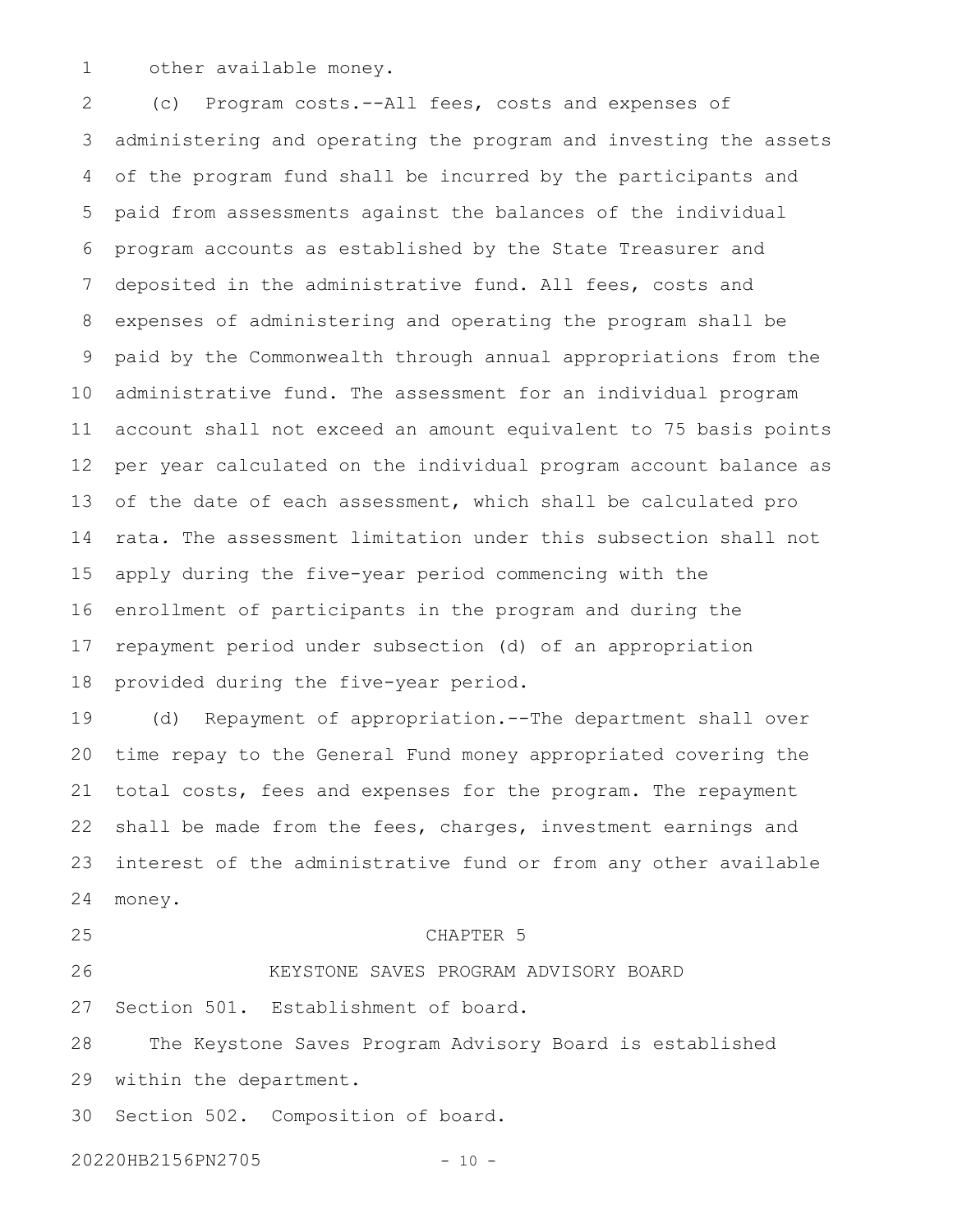(a) Members.--The board shall consist of the following members: 1 2

3

(1) The Governor, or a designee.

4

(2) The State Treasurer, or a designee.

(3) Four members, one each appointed by the President pro tempore of the Senate, the Speaker of the House of Representatives, the Minority Leader of the Senate and the Minority Leader of the House of Representatives. The four appointed members must have knowledge, skill and expertise in financial planning and saving for retirement. 5 6 7 8 9 10

(b) Chairperson.--The State Treasurer, or a designee, shall serve as the chairperson of the board. 11 12

Section 503. Terms of board members. 13

(a) Term generally.--Each appointed board member shall serve a term of four years. 14 15

(b) Vacancy.--A vacancy on the board shall be filled for the unexpired term of an appointed member of the board in the same manner as the original appointment. 16 17 18

Section 504. Meetings of board. 19

(a) Organizational meeting.--The State Treasurer, or the designee under section 502(a)(2), shall call the organizational meeting of the board. 20 21 22

(b) Subsequent meetings.--Meetings of the board shall be held at the call of the chairperson, but no less frequent than once every quarter. 23 24 25

(c) Employees.--The department shall have the power and its duty shall be to provide the board with experts, stenographers and assistants as necessary to carry out the work of the board. In addition, the board may enlist voluntary assistance as available from citizens, research organizations and other 26 27 28 29 30

20220HB2156PN2705 - 11 -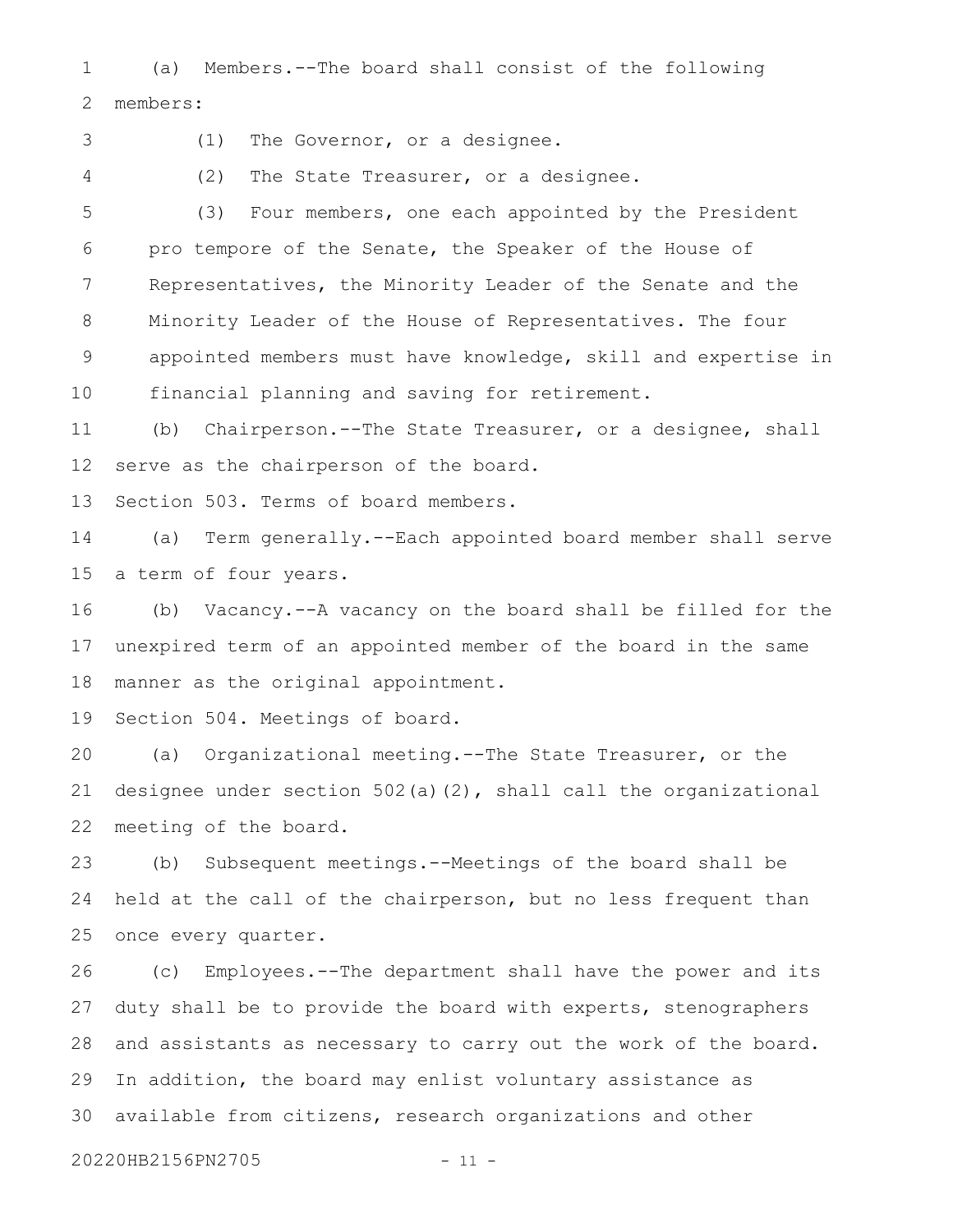agencies. 1

| 2  | Section 505. Duties of board.                                |
|----|--------------------------------------------------------------|
| 3  | Mandatory duties.--The board shall:<br>(a)                   |
| 4  | Consider, study and review the work of the program.<br>(1)   |
| 5  | Advise the department upon request.<br>(2)                   |
| 6  | Make recommendations on the board's own initiative<br>(3)    |
| 7  | for the improvement of the program.                          |
| 8  | Discretionary duties.--The board may make interim<br>(b)     |
| 9  | reports as the board deems advisable.                        |
| 10 | Section 506. Limitations on board members.                   |
| 11 | A board member may not:                                      |
| 12 | (1) Directly or indirectly have an interest in the           |
| 13 | making of an investment under the program or in gains or     |
| 14 | profits accruing from an investment under the program.       |
| 15 | (2) Borrow program-related money or deposits or use          |
| 16 | program-related money or deposits in any manner, for the     |
| 17 | board member or as an agent or partner of another person.    |
| 18 | Become an endorser, surety or obligor on an<br>(3)           |
| 19 | investment made under the program.                           |
| 20 | CHAPTER 7                                                    |
| 21 | DEPARTMENT POWERS AND DUTIES                                 |
| 22 | Section 701. Powers and duties of department.                |
| 23 | The department shall have the following duties:              |
| 24 | Administer the program and the funds.<br>(1)                 |
| 25 | Enter into individual retirement account contracts<br>(2)    |
| 26 | with individuals for the establishment of retirement savings |
| 27 | accounts.                                                    |
| 28 | (3) Contract for goods and services and employing            |
| 29 | personnel, including contracts with private consultants,     |
| 30 | actuaries, investment advisors and managers, record keepers, |
|    | 20220HB2156PN2705<br>$-12 -$                                 |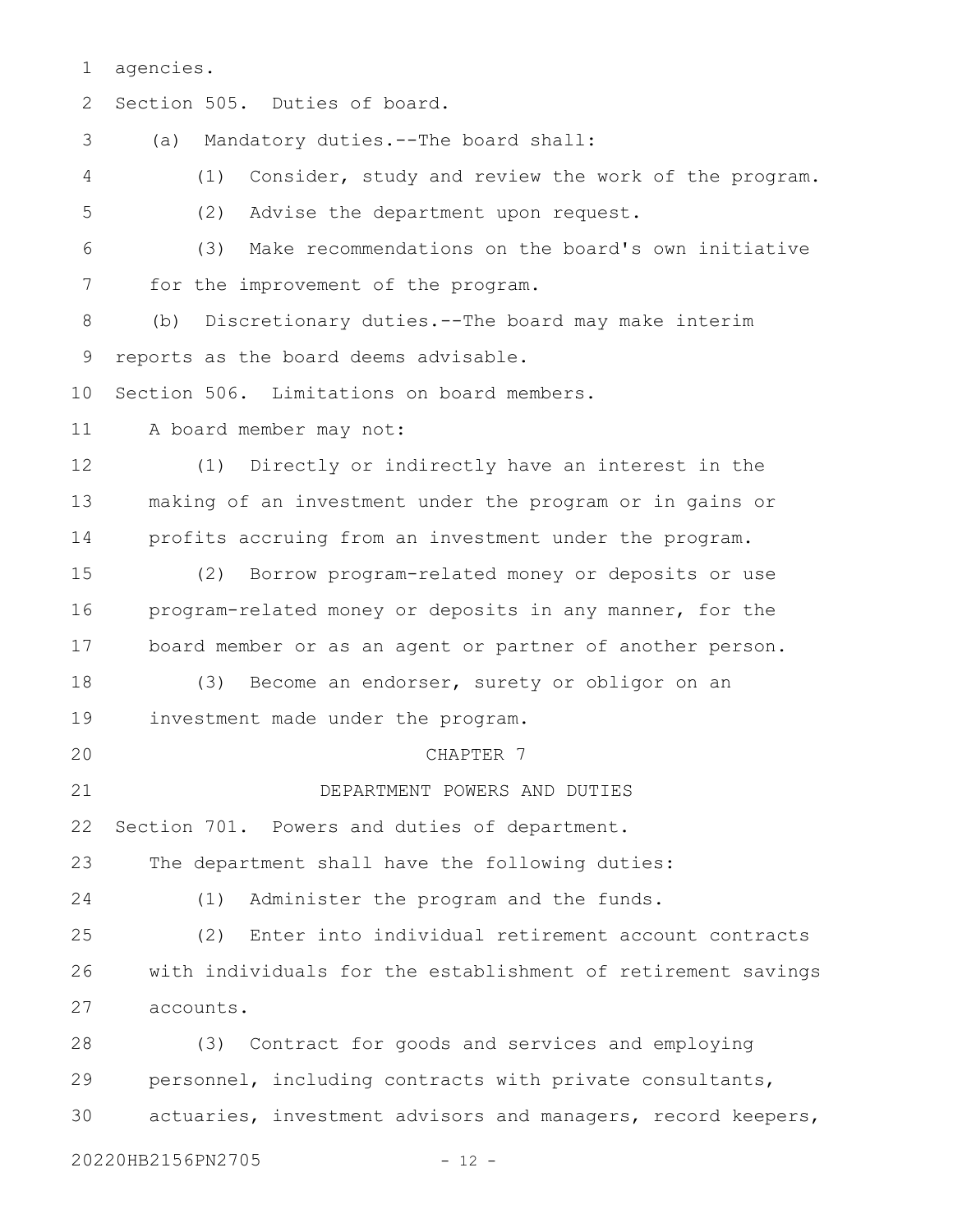legal counsel, auditors and such others as the department determines necessary for the rendering of professional, managerial and technical assistance and advice. In awarding contracts for goods and services under this paragraph, the department may consider, where relevant, the following regarding an applicant: (i) Staffing capabilities and capacity. (ii) Experience and performance in supplying similar goods and services to governmental or private-sector programs. (iii) Reputation for preserving the confidentiality and integrity of sensitive information. (iv) Length of time in the current or comparable lines of business. (v) Financial strength and record of creditworthiness. (vi) Other factors as the department may deem material to evaluating the suitability of the applicant for any of the categories of contracts and personnel described in this paragraph. (4) Solicit and accept gifts, grants, loans and other aid from any person, government entity, corporation or other entity and participate in any Federal, State or local government program that results in additional money being available for establishment and implementation of the program. (5) Collect administrative fees and charges in connection with any transaction, including continued 1 2 3 4 5 6 7 8 9 10 11 12 13 14 15 16 17 18 19 20 21 22 23 24 25 26 27 28

participation in the program. 29

(6) Contract for insurance, letters of credit and 20220HB2156PN2705 - 13 -30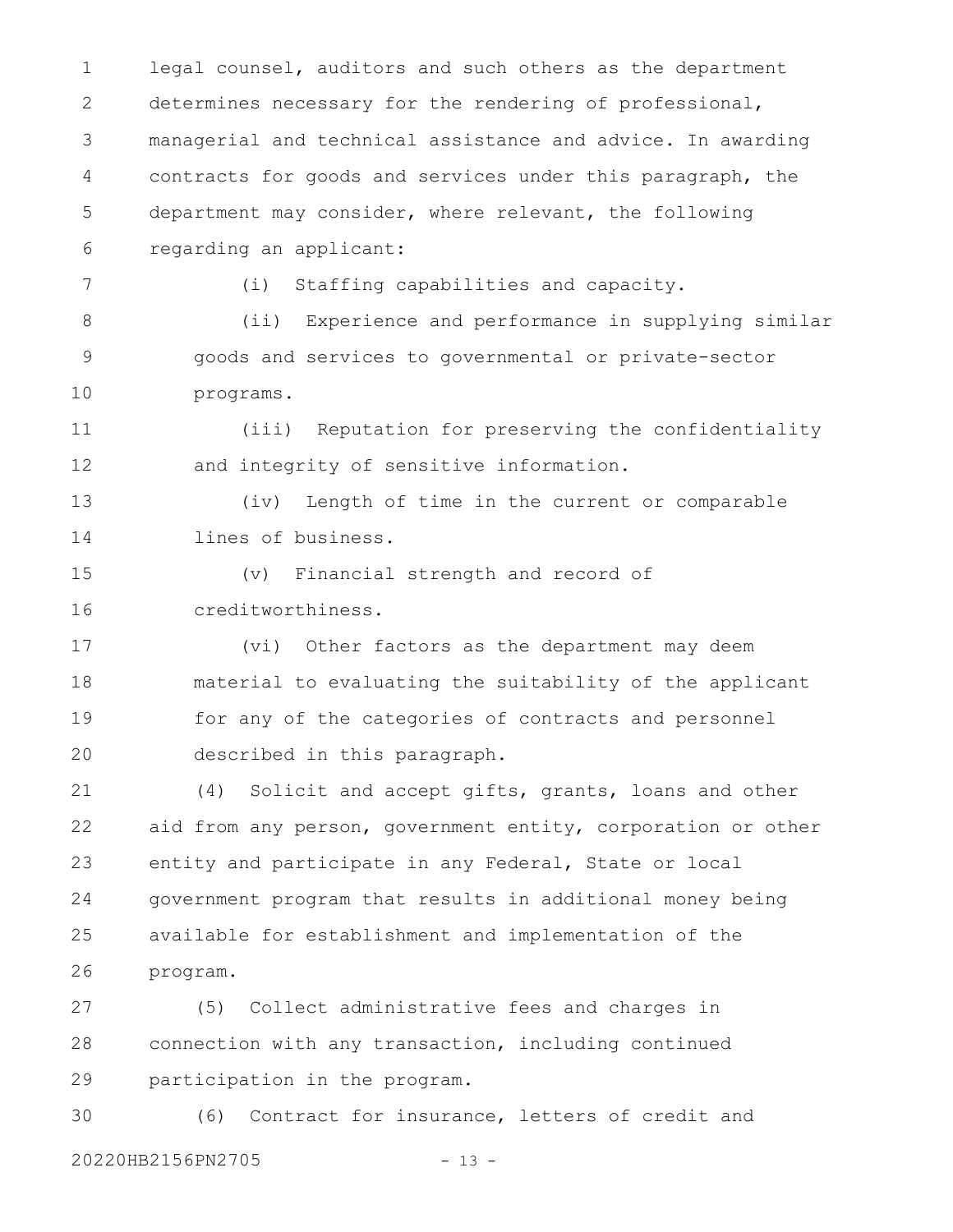collateral agreements. 1

(7) Solicit answers from appropriate Federal agencies regarding the application of security laws or other Federal laws to the program. 2 3 4

(8) Promulgate rules and regulations and develop policies and procedures that the department deems necessary or advisable for the implementation of this act and the administration and operation of the program. 5 6 7 8

(9) Notwithstanding any other provision of this act, cause the program to be designed, established and operated in a manner that: 9 10 11

(i) accords with best practices for retirement saving vehicles; 12 13

14

(ii) is effective, efficient and low-cost;

(iii) encourages participation, saving, sound investment practices and appropriate selection of default investments; 15 16 17

(iv) maximizes simplicity and ease of administration for employers, minimizes financial costs for employers, and minimizes interactions between covered employees and covered employers; 18 19 20 21

(v) minimizes or eliminates costs for employers and employees; 22 23

24

(vi) promotes portability of benefits;

(vii) complies with all applicable sections of the Internal Revenue Code and regulations thereunder, including ensuring that the program satisfies all criteria for favorable Federal tax treatment and complies, to the extent necessary, with any other applicable Federal or State law; 25 26 27 28 29 30

20220HB2156PN2705 - 14 -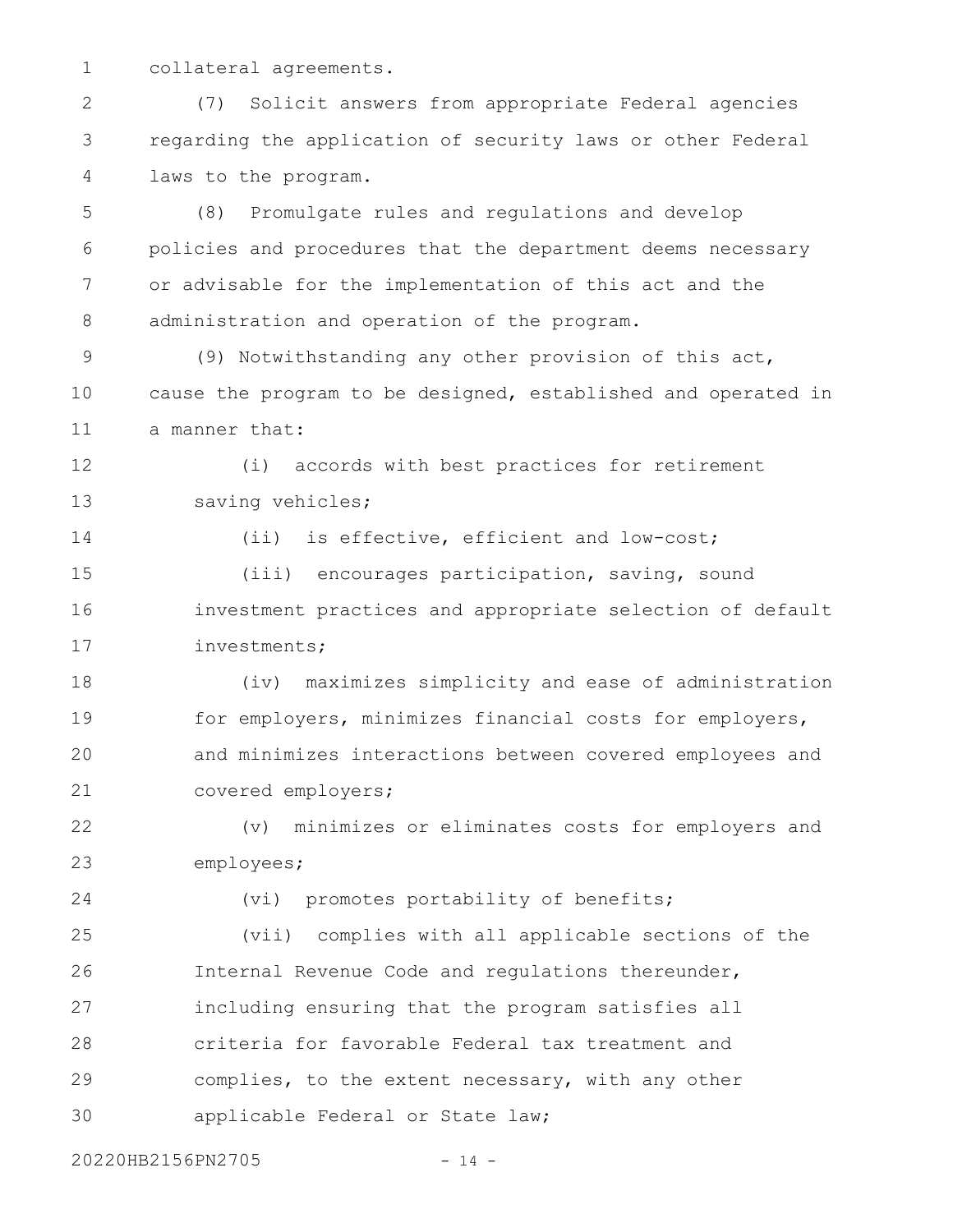(viii) ensures that accounts of participants meet the requirements for an IRA under the Internal Revenue Code; and 1 2 3

(ix) avoids preemption of the program by ERISA or other Federal law. 4 5

(10) Adopt, and periodically review, a written investment policy to ensure, among other considerations, that investment risks are prudent and properly managed and are appropriate in comparison to applicable performance benchmarks and standards. 6 7 8 9 10

(11) Develop and disseminate educational information to educate participating employers, covered employees, participants and others about the program, including all of the following information: 11 12 13 14

(i) The benefits of planning and saving for retirement; 15 16

(ii) Savings strategies that may be appropriate, including information describing the potential value of continuing income streams during retirement that might be derived from current account balances and products relating to generating such income. 17 18 19 20 21

(iii) The challenges of decumulating funds and managing spending during retirement. 22 23

(12) In addition to the materials described under paragraph (11), develop and deliver to each covered employee whose name is provided to it by the covered employer an information packet that provides details about the program and the choices available to the covered employee regarding participation in the program. 24 25 26 27 28 29

(13) Promulgate rules to allow employers who are not 20220HB2156PN2705 - 15 -30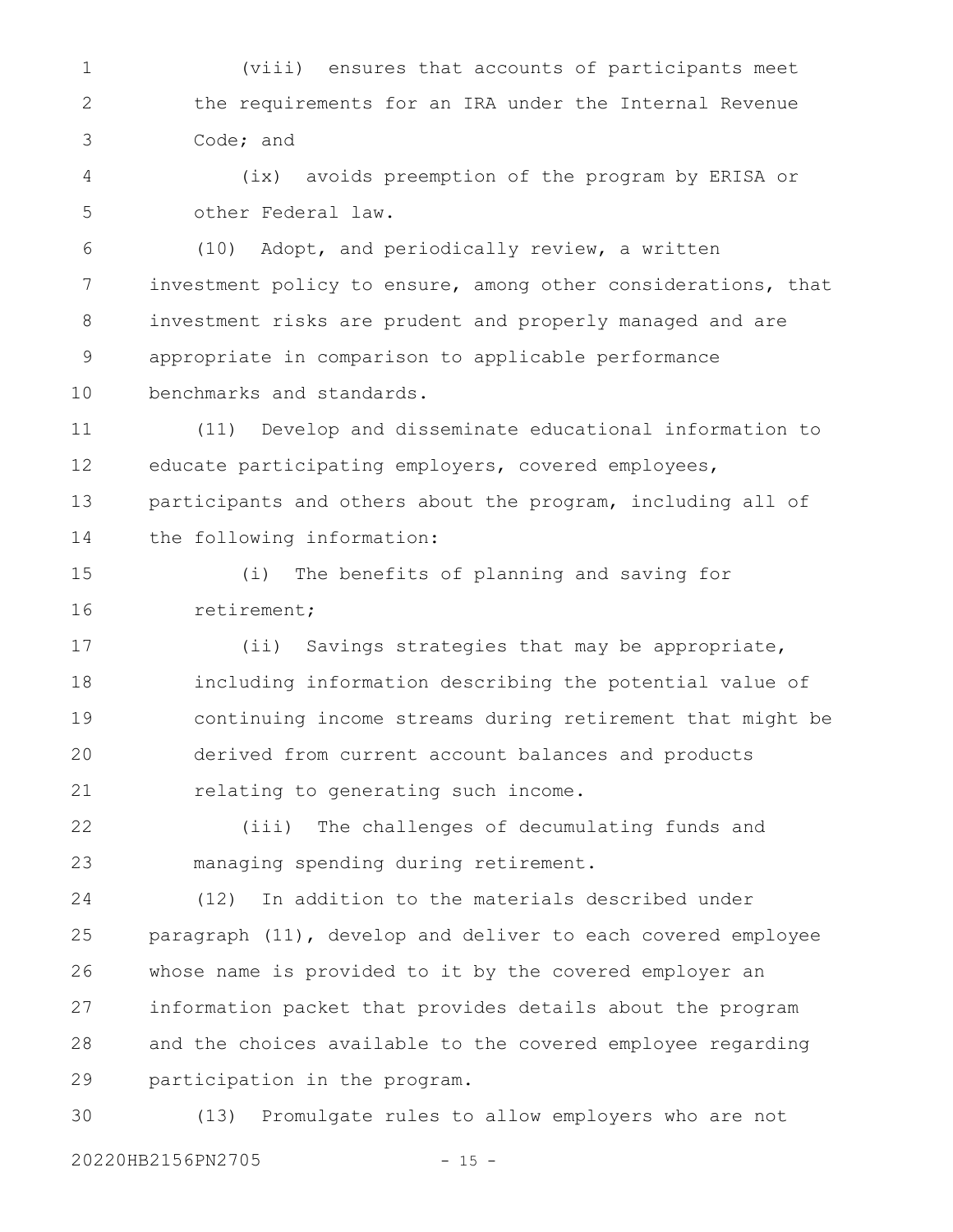covered employers to voluntarily participate in the program, as modified for the noncovered employers as may be necessary and in a manner that does not cause any portion of the program to be considered a plan regulated by ERISA. An employer that maintains or contributes to a specified taxfavored retirement plan for the employer's employees or has done so effective in form and operation at any time within the current or three preceding calendar years shall not be eligible to participate in the program. 1 2 3 4 5 6 7 8 9

(14) Promulgate rules to allow independent contractors, self-employed individuals and other workers who are not covered employees to voluntarily participate in the program, modified for the individuals as may be necessary. 10 11 12 13

(15) Make and enter into contracts, agreements or other arrangements to collaborate or cooperate with other State and local government agencies and governmental entities of other states that maintain retirement savings programs compatible with the program regarding the sharing of investment and administrative functions, including prudent collective, common or pooled investments with funds of other states' programs, in order to achieve economies of scale and other efficiencies designed to minimize costs for the program. 14 15 16 17 18 19 20 21 22

(16) Request from the Department of Labor and Industry and other State agencies information necessary for the department to implement this act, and share such data, pursuant to appropriate safeguards, with any of the entities or individuals retained under paragraph (3) as necessary for implementation of this act. 23 24 25 26 27 28

(17) Exercise any other powers reasonably necessary for the effectuation of the purposes, objectives and provisions 29 30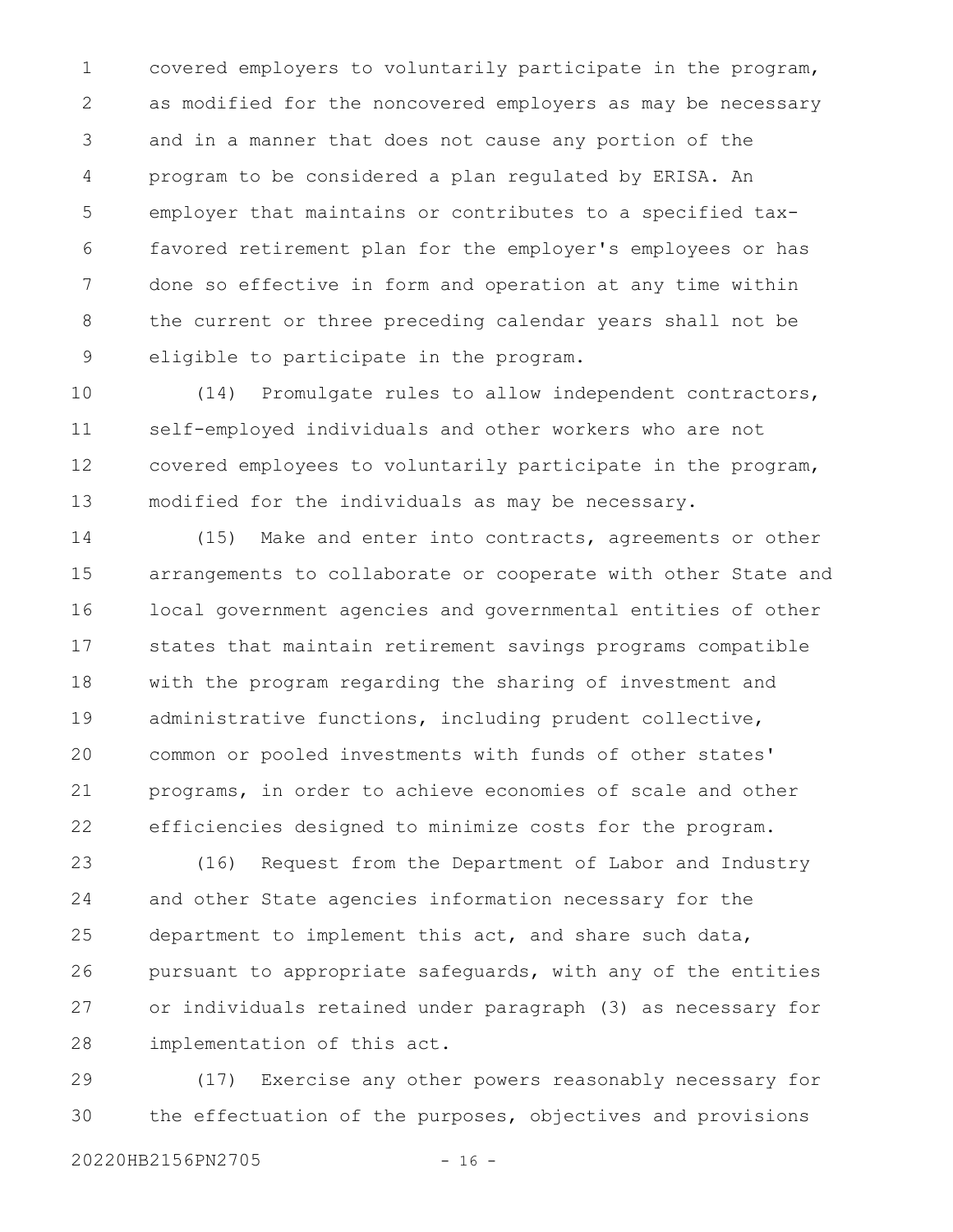| 1              | of this act pertaining to the program.                           |
|----------------|------------------------------------------------------------------|
| $\overline{2}$ | CHAPTER 9                                                        |
| 3              | INVESTMENT AND FIDUCIARY RESPONSIBILITIES                        |
| 4              | Section 901. Fiduciary duties.                                   |
| 5              | The department, and investment managers engaged by the           |
| 6              | department, shall be in a fiduciary relationship with            |
| 7              | participants and shall discharge their duties under this act     |
| 8              | solely in the interest of participants:                          |
| 9              | for the exclusive purposes of providing benefits to<br>(1)       |
| 10             | participants and defraying reasonable expenses of                |
| 11             | administering the program; and                                   |
| 12             | by exercising that degree of judgment, skill and<br>(2)          |
| 13             | care under the circumstances then prevailing that persons of     |
| 14             | prudence, discretion and intelligence who are familiar with      |
| 15             | the matters exercise in the management of their own affairs,     |
| 16             | not in regard to speculation but in regard to the pursuit of     |
| 17             | reasonable income and preservation of capital.                   |
| 18             | Section 902. Investment policies.                                |
| 19             | Policies.--The department shall develop and adopt<br>(a)         |
| 20             | investment policies that define the investment objectives of the |
| 21             | program consistent with the objectives of the program.           |
| 22             | Options.--The investment policies shall quide the<br>(b)         |
| 23             | department in identifying and making investment options          |
| 24             | available to participants that are intended to provide, in       |
| 25             | addition to other appropriate options, an economical income      |
| 26             | replacement balanced with an appropriate level of risk in an     |
| 27             | IRA-based environment consistent with the investment objectives  |
| 28             | of the program. The investment options may encompass a range of  |
| 29             | risk and return opportunities and allow for a rate of return     |
| 30             | commensurate with an appropriate level of risk consistent with   |
|                |                                                                  |

20220HB2156PN2705 - 17 -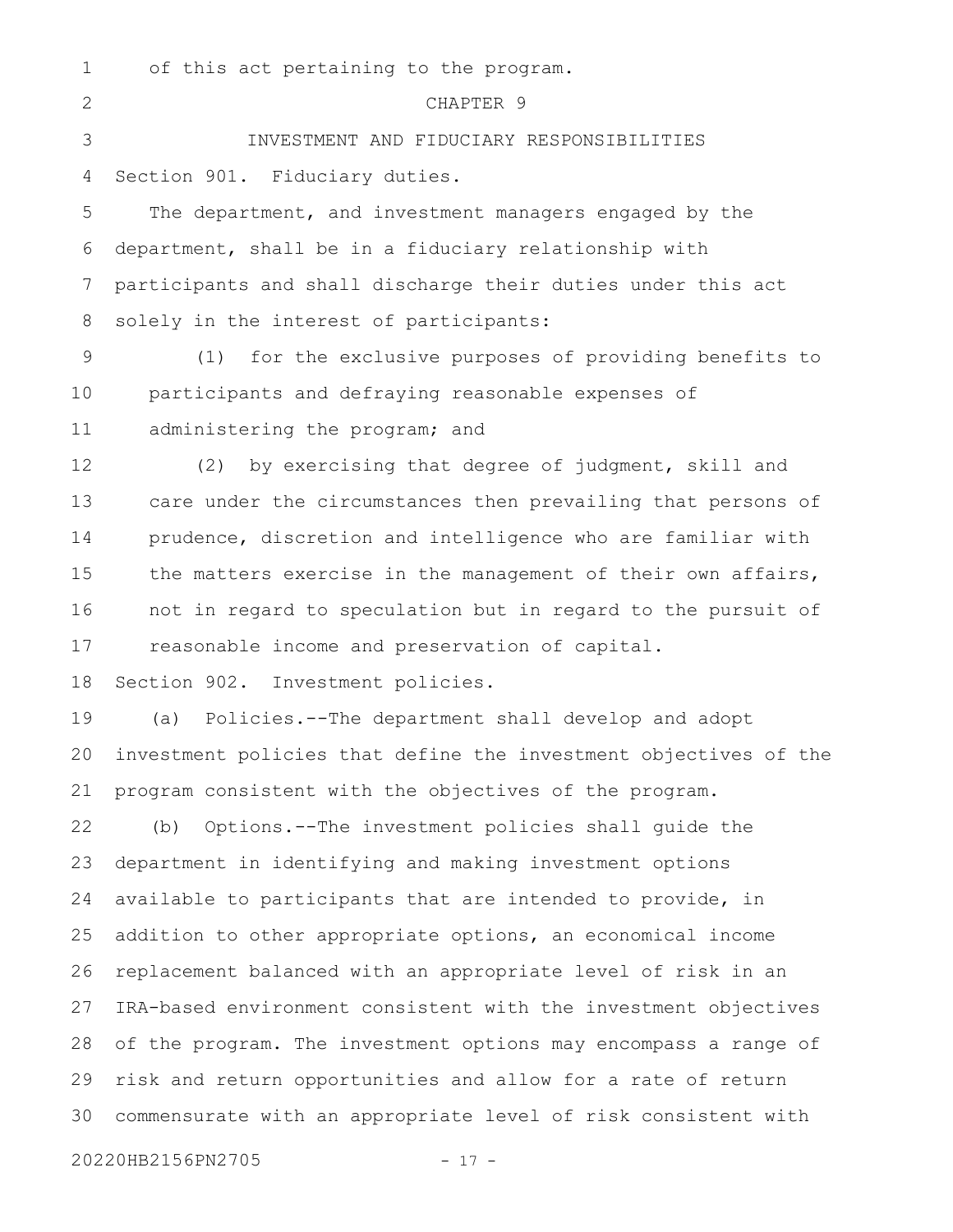the investment objectives of the program. 1

(c) Recommendations.--The investment policies shall include recommendations regarding the desirability of limiting investment choices under the program to a reasonable number in the interest of simplicity and in consideration of the extensive investment choices available to participants if the participants roll over to an IRA existing outside of the program. The recommendations shall conform to the program objectives of minimizing participant fees and administration and investment expenses and maximizing participation. 2 3 4 5 6 7 8 9 10

Section 903. Additional investment options. 11

(a) Options.--As part of or in addition to investment options under section 902(b), the department shall, at a minimum, establish the following investment options for the program: 12 13 14 15

(1) Life-cycle fund with a target date based upon the age of the participant. 16 17

(2) Equity index fund. 18

19

(3) Bond index fund.

(4) Capital preservation fund. 20

(b) Distribution options.--The department may establish other investment options as the department deems necessary or desirable in accordance with the investment policies developed under section 902(a). The department shall evaluate whether to offer one or more distribution options for the program to provide for a source of fixed retirement income that includes spousal protection for all or a portion of a participant's retirement. 21 22 23 24 25 26 27 28

(c) Default option.--The department shall select a default investment option for participants who do not elect an 29 30

20220HB2156PN2705 - 18 -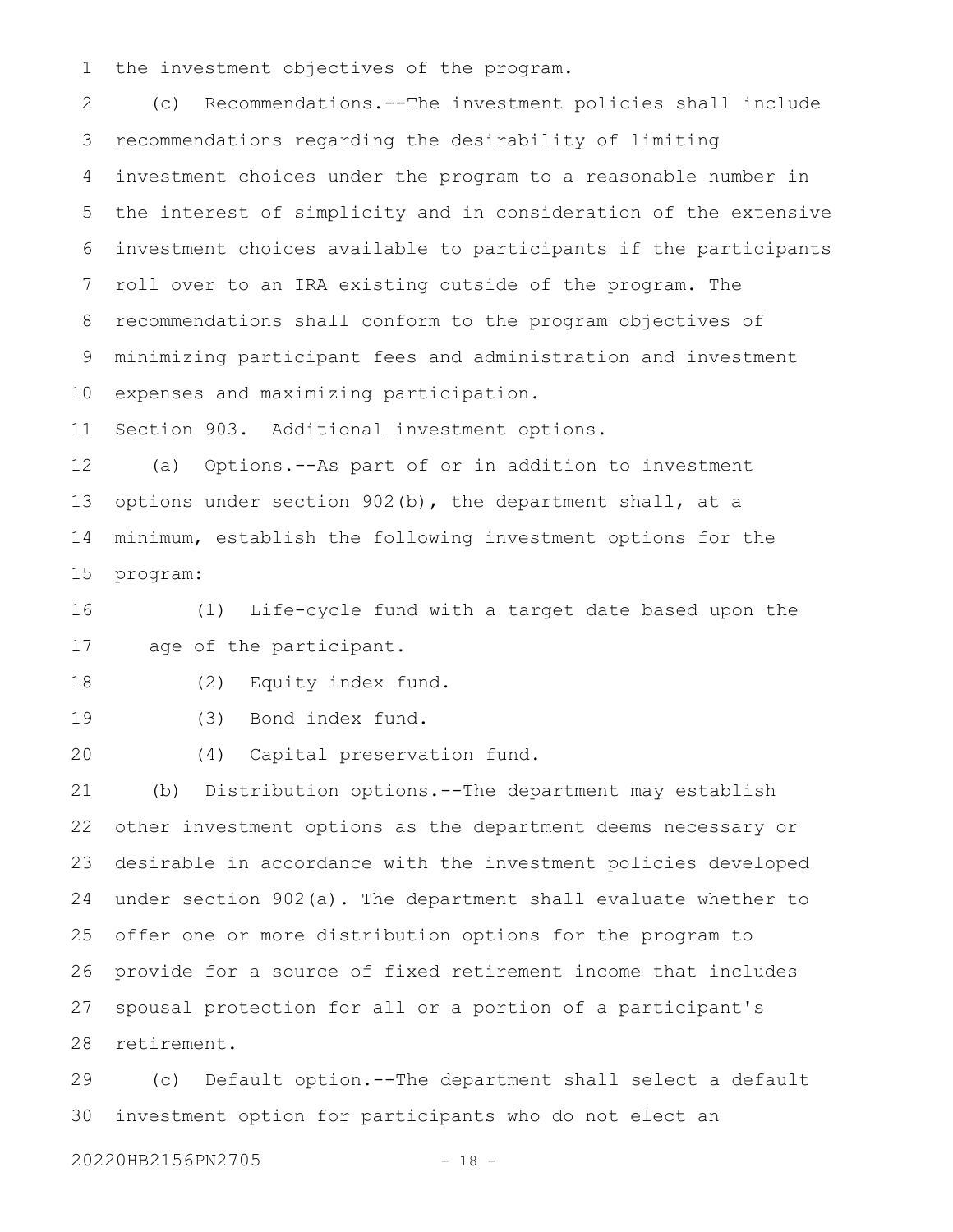investment option. From time to time, the department may change the default option for future participants. 1 2

Section 904. Investment managers. 3

(a) Engagement.--The department shall have the sole and exclusive discretion to engage investment managers. 4 5

(b) Fees and charges.--An investment manager's fees and charges shall not exceed 60 basis points of program fund assets under management. 6 7 8

(c) Compliance.--An investment manager shall comply with applicable Federal and State laws and regulations, rules, policies and guidelines promulgated by the department regarding the program and the investment of money in a fund, including, but not limited to, investment policies. 9 10 11 12 13

(d) Oversight.--An investment manager shall provide reports to and appear before department personnel as the department deems necessary for the department to oversee the investment manager's performance and the performance of the fund. 14 15 16 17

(e) Performance reviews.--The department shall periodically conduct a performance review of each investment manager, including a review of fees and customer service. A copy of each performance review shall be made available on the department's publicly accessible Internet website. 18 19 20 21 22

23

#### CHAPTER 11

24

## PROGRAM IMPLEMENTATION

Section 1101. Commencement of program activities. 25

No later than 24 months from the effective date of this section, the department shall begin implementation of the program and allow a participating employer to register with the department and certify that the participating employer has facilitated a qualified arrangement. The department may delay 26 27 28 29 30

20220HB2156PN2705 - 19 -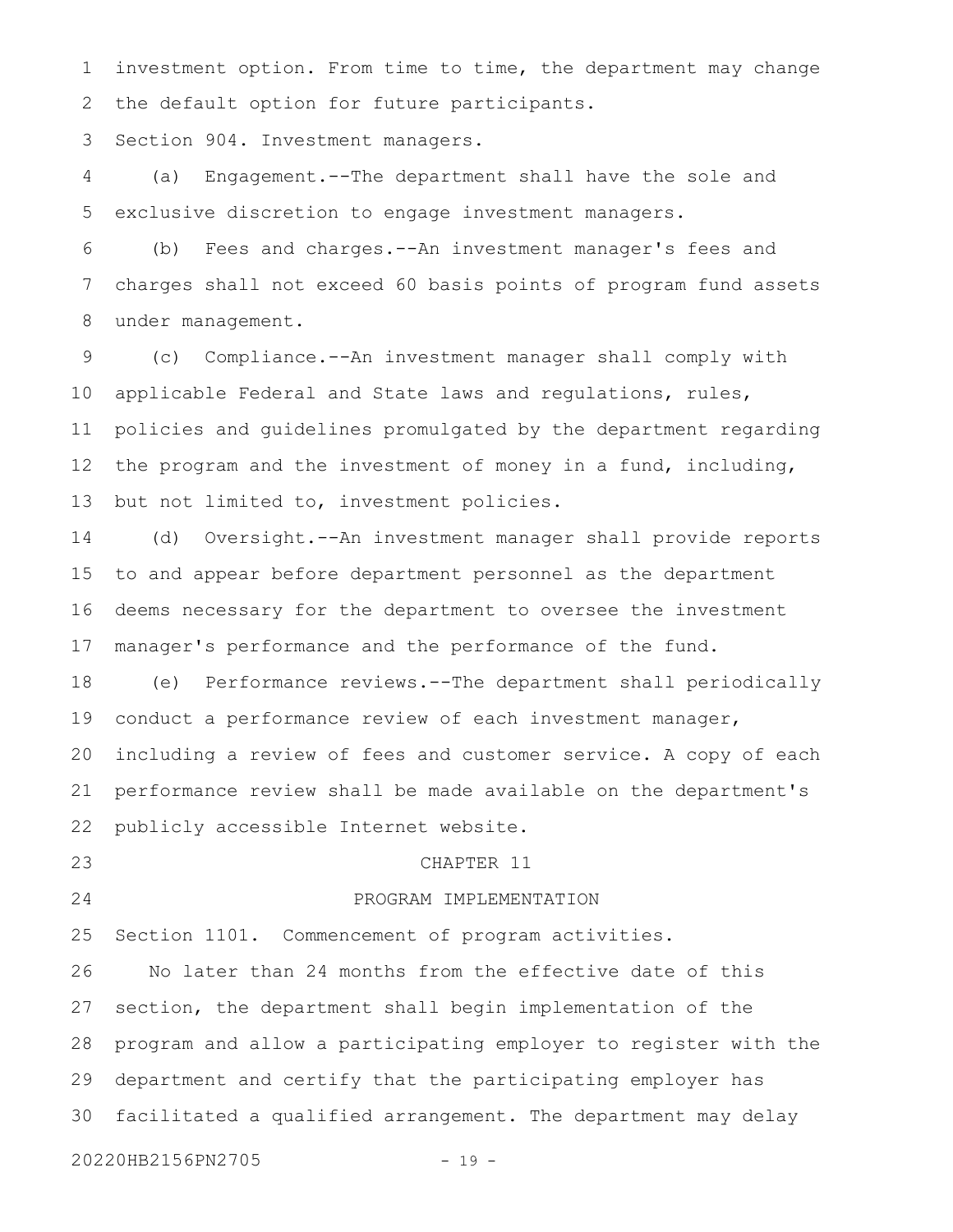the start of implementation, including the deadlines specified in section 1106(b), for up to one year if the department determines that a delay would be in the best interests of the program. 1 2 3 4

Section 1102. Registration and certification of qualified payroll deposit retirement savings arrangements. (a) General rule.--No later than the deadlines established under section 1106(b), a participating employer shall facilitate a qualified arrangement and register with the department, certifying that the participating employer has facilitated a qualified payroll deposit retirement savings arrangement. 5 6 7 8 9 10 11

(b) Arrangement requirements.--A participating employer's qualified arrangement shall include the following components and features: 12 13 14

(1) Offer a covered employee the opportunity to participate in the program. 15 16

(2) In compliance with procedures established by the department, the qualified arrangement shall: 17 18

(i) Provide the department with the name of the covered employee and other information as may be required by the department. 19 20 21

(ii) Make available to a covered employee information regarding the program provided by the department. 22 23 24

(iii) Automatically enroll a covered employee in the payroll deposit retirement savings arrangement, unless the covered employee opts out of the program. 25 26 27

(iv) Regularly take deductions from a participant's gross wages and remit the deductions to the participant's program account. 28 29 30

20220HB2156PN2705 - 20 -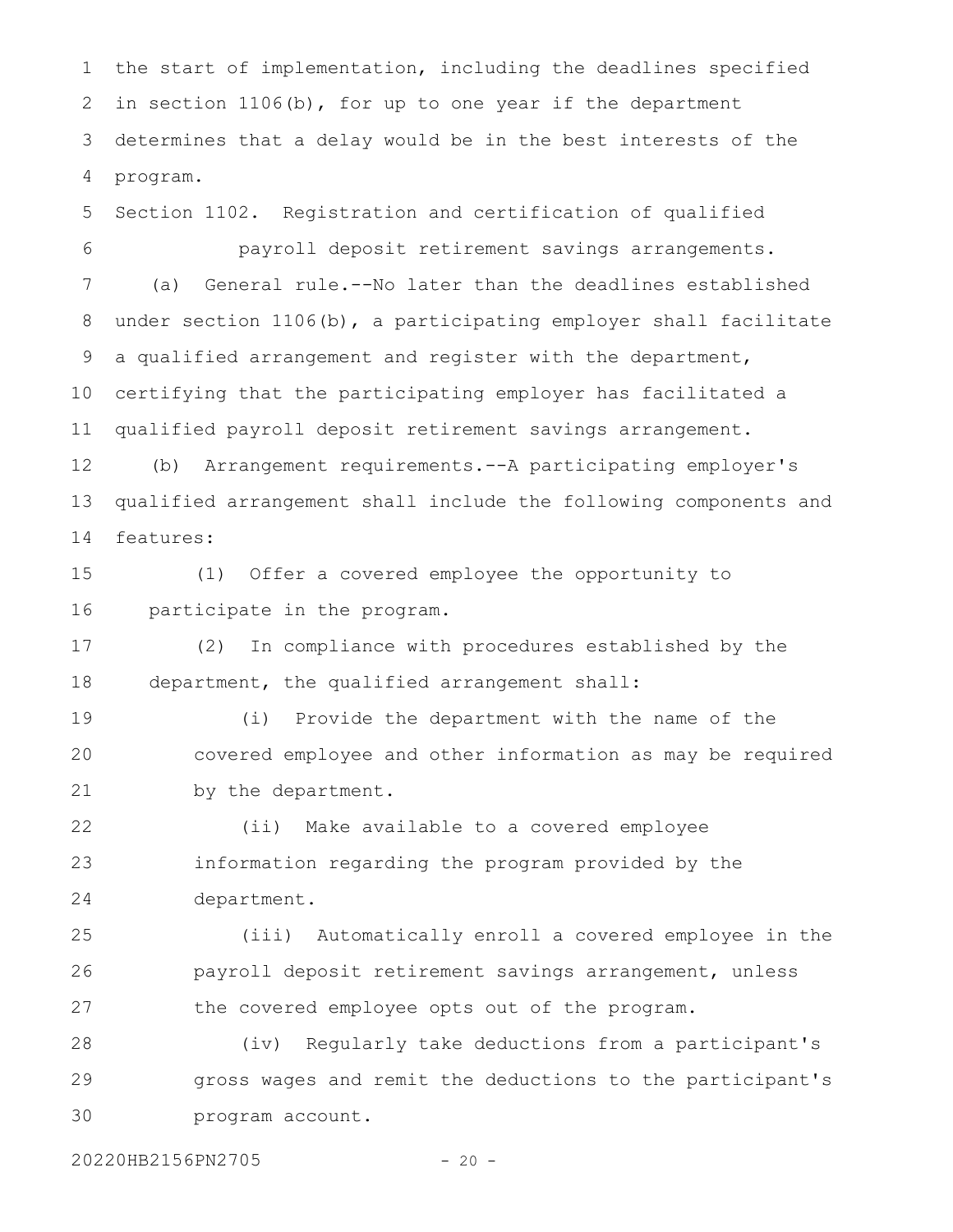(3) Allow a participant to select the rate of deduction from the participant's gross wages for the program, subject to the annual contribution limit permitted by the Internal Revenue Code. For a participant who does not identify a deduction rate, the department shall establish a default contribution equal to 4% of gross wages, or another default percentage as the department may prescribe for the program, subject to the annual contribution limit permitted by the Internal Revenue Code. 1 2 3 4 5 6 7 8 9

(4) Automatically increase the deduction rate by an amount equal to 1% of gross wages each year, or such other annual increase as the department may prescribe for the program, to a maximum of 10% of gross wages or the annual contribution limit permitted by the Internal Revenue Code, whichever is greater. 10 11 12 13 14 15

(5) Allow a participant to completely opt out of deductions, increase or decrease the deduction rate, freeze automatic annual deduction rate increases or increase the deduction rate, subject to the annual contribution limit permitted by the Internal Revenue Code. 16 17 18 19 20

(6) Allow a participant to select one or more investment options from the investment options offered by the department through the program. A participant may change the selected investment option or options at any time, subject to the program rules. For a participant who does not select any investment option, the deductions from the participant's gross wages will be invested in a default option established by the department for the program. 21 22 23 24 25 26 27 28

(7) Allow a participant to terminate participation in the program at any time in accordance with Internal Revenue 29 30

20220HB2156PN2705 - 21 -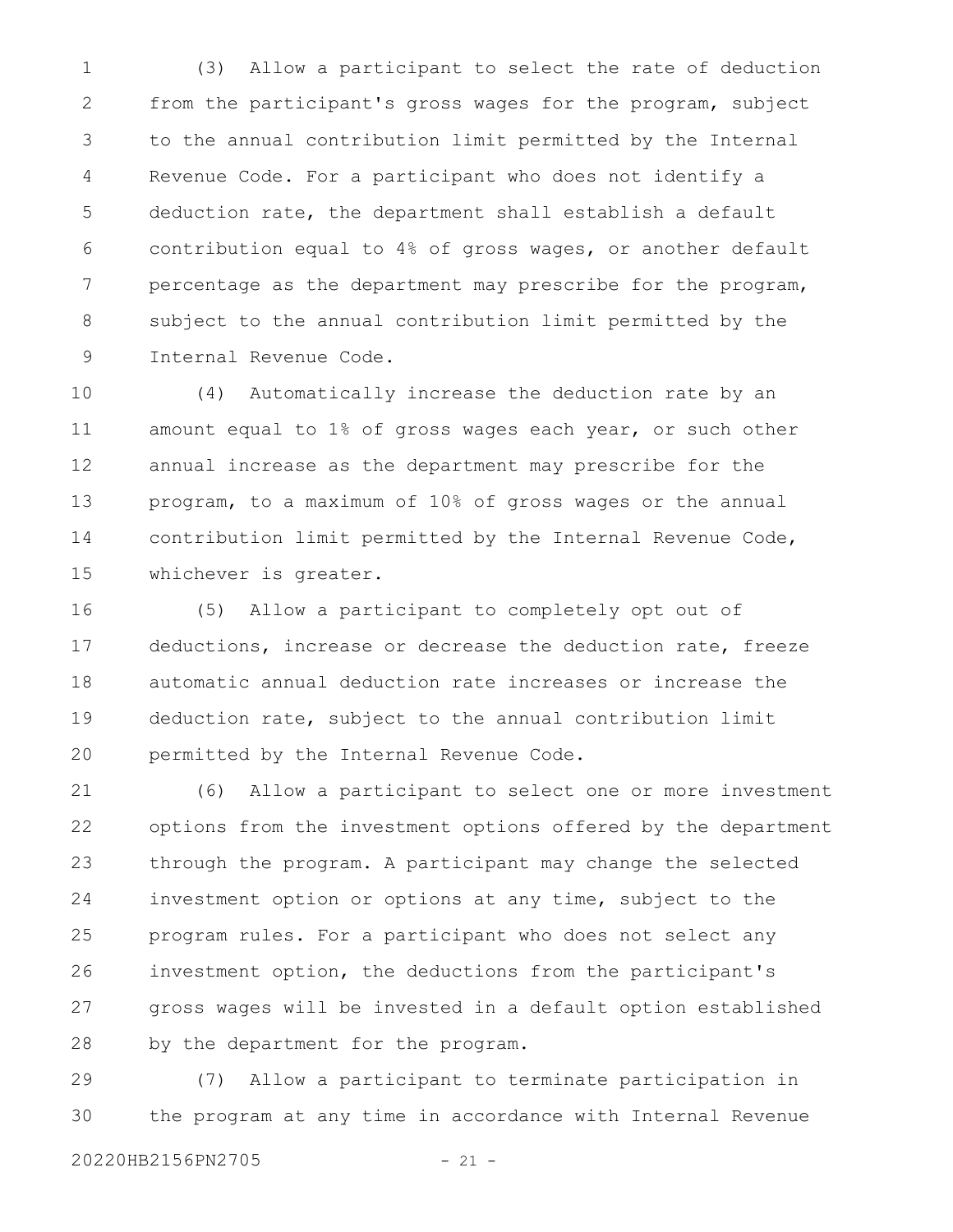Code requirements. 1

(8) At least once each calendar year, provide an open enrollment period of not less than two weeks, or such longer time period as may be prescribed by the department, during which a covered employee who previously opted out of the program or who terminated prior participation in the program may enroll or re-enroll in the program. 2 3 4 5 6 7

(9) Allow a participant to roll over the program account balance into specified tax-favored retirement plans or traditional IRAs. 8 9 10

(10) Prohibit a participating employer from making contributions to the program. 11 12

(11) Prohibit a participating employer from taking any actions that constitute an explicit or direct endorsement or promotion of the arrangement or the program. 13 14 15

Section 1103. Participating employer plans. 16

Nothing in this act shall prohibit a participating employer from replacing a qualified arrangement with a specified taxfavored retirement plan. 17 18 19

Section 1104. Roth IRAs and traditional IRAs. 20

(a) Roth IRAs.--Subject to the requirements for a Roth IRA under the Internal Revenue Code, participant contributions, including contributions from a participant who does not select an investment option, shall be made to a Roth IRA. 21 22 23 24

(b) Alternative structures for emergency savings.--The department may offer an alternative investment option for a participant to select that facilitates access, in the event of emergency, to the participant's contributions comparable to that allowed by a Roth IRA. 25 26 27 28 29

(c) Traditional IRAs.--The department may make a traditional 20220HB2156PN2705 - 22 -30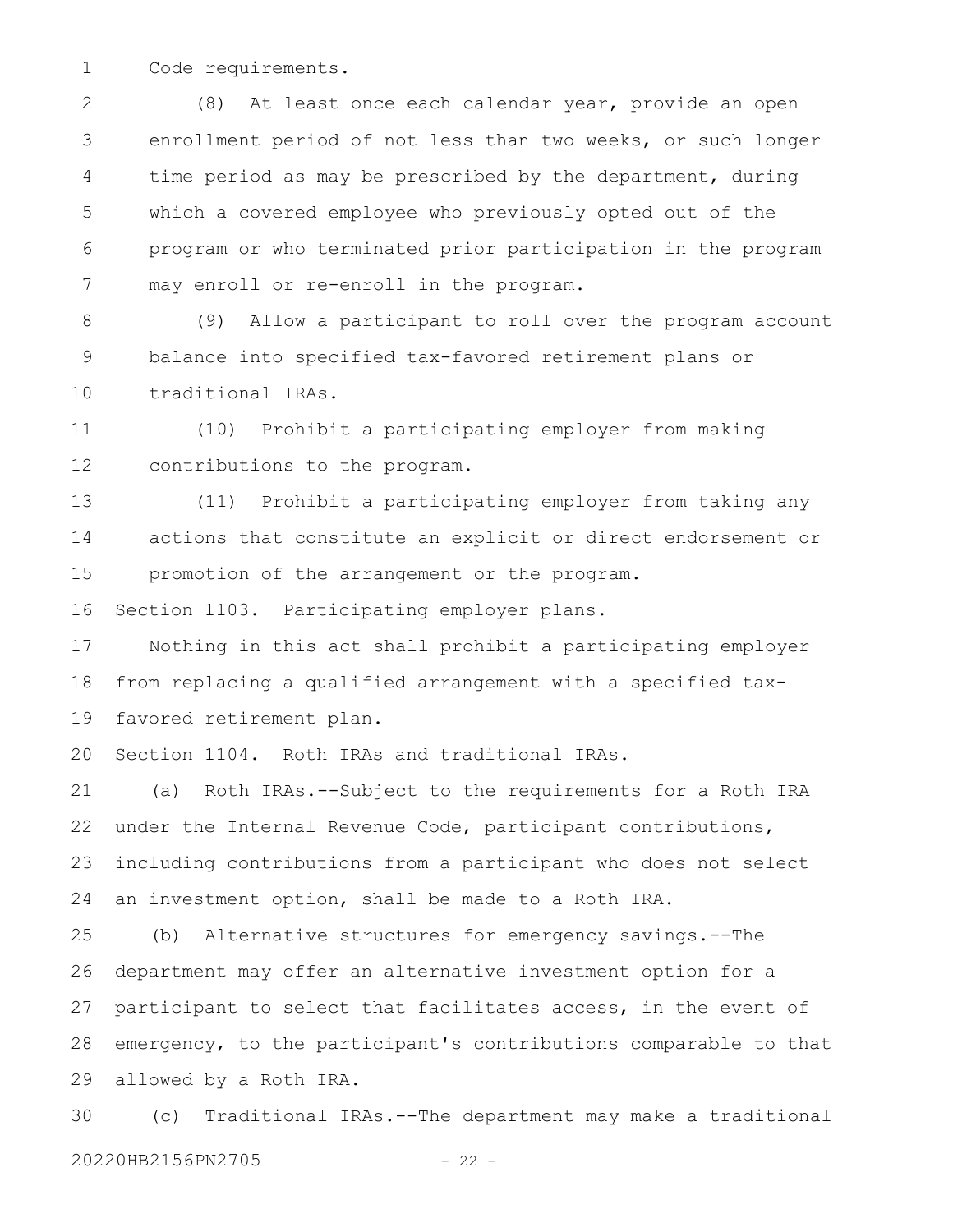IRA available for a participant who selects the participant's investment options. 1 2

Section 1105. Implementation of qualified arrangements. The department shall establish procedures regarding the facilitation of a qualified arrangement by a participating employer. 3 4 5 6

Section 1106. Registration and certification. 7

(a) Procedures.--The department shall establish procedures for a participating employer to register in the program and provide the registration information to the department. A participating employer shall certify to the department implementation of a qualified arrangement at the time of registration. 8 9 10 11 12 13

(b) Registration deadlines.--Unless otherwise specified by the department, the registration deadlines for a covered employer to register as a participating employer shall be as follows, so long as nothing in this subsection shall prevent the department from implementing a limited pilot program earlier than any time periods described below to enable volunteercovered employers to register with the department and certify having facilitated the implementation of qualified arrangements: 14 15 16 17 18 19 20 21

(1) A covered employer employing 100 or more employees shall register no later than 24 months after the effective date of this subsection. 22 23 24

(2) A covered employer employing at least 20 but no more than 99 employees shall register no later than 30 months after the effective date of this subsection. 25 26 27

(3) A covered employer employing at least 10 but no more than 19 employees shall register no later than 36 months after the effective date of this subsection. 28 29 30

20220HB2156PN2705 - 23 -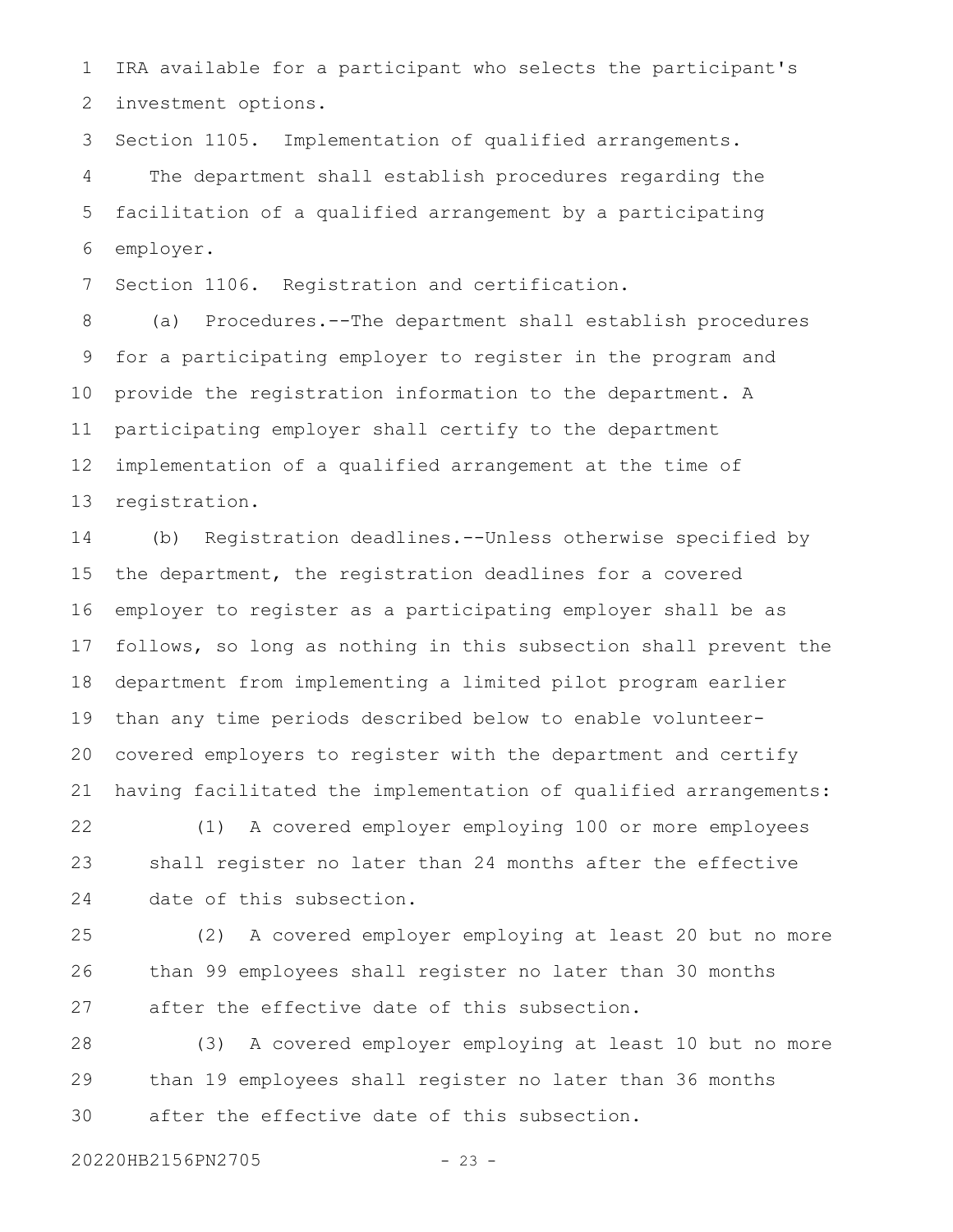(4) A covered employer employing at least 5 but no more than 9 employees shall register no later than 48 months after the effective date of this subsection. 1 2 3

(5) Notwithstanding any of the preceding registration deadlines of this subsection, covered employers that pay their employees through a payroll system or service shall register no later than 24 months after the effective date of this subsection. A covered employer shall not be subject to a penalty for not participating in the program. 4 5 6 7 8 9

Section 1107. Payroll deductions. 10

(a) Payroll deduction deposits.--The department shall establish procedures for payroll deduction deposits, including time periods within which a participating employer must notify the department of the hiring of a new covered employee, must enroll the new covered employee in the program and must begin taking deductions from the participant's gross wages for the program. 11 12 13 14 15 16 17

(b) Retirement savings.--The department shall establish procedures for the remittance by a participating employer of payroll deductions through a qualified arrangement. 18 19 20

(c) Deductions held in trust.--All deductions collected by a person from a covered employee in accordance with or under color of this act that have not been properly returned by the person to the covered employee shall constitute a trust fund for the covered employee until contributed to the covered employee's program account. The trust shall be enforceable by the covered employee or the Commonwealth against the person, the person's representatives and any person, other than the covered employee, who knowingly or unknowingly receives any part of the fund without consideration. 21 22 23 24 25 26 27 28 29 30

20220HB2156PN2705 - 24 -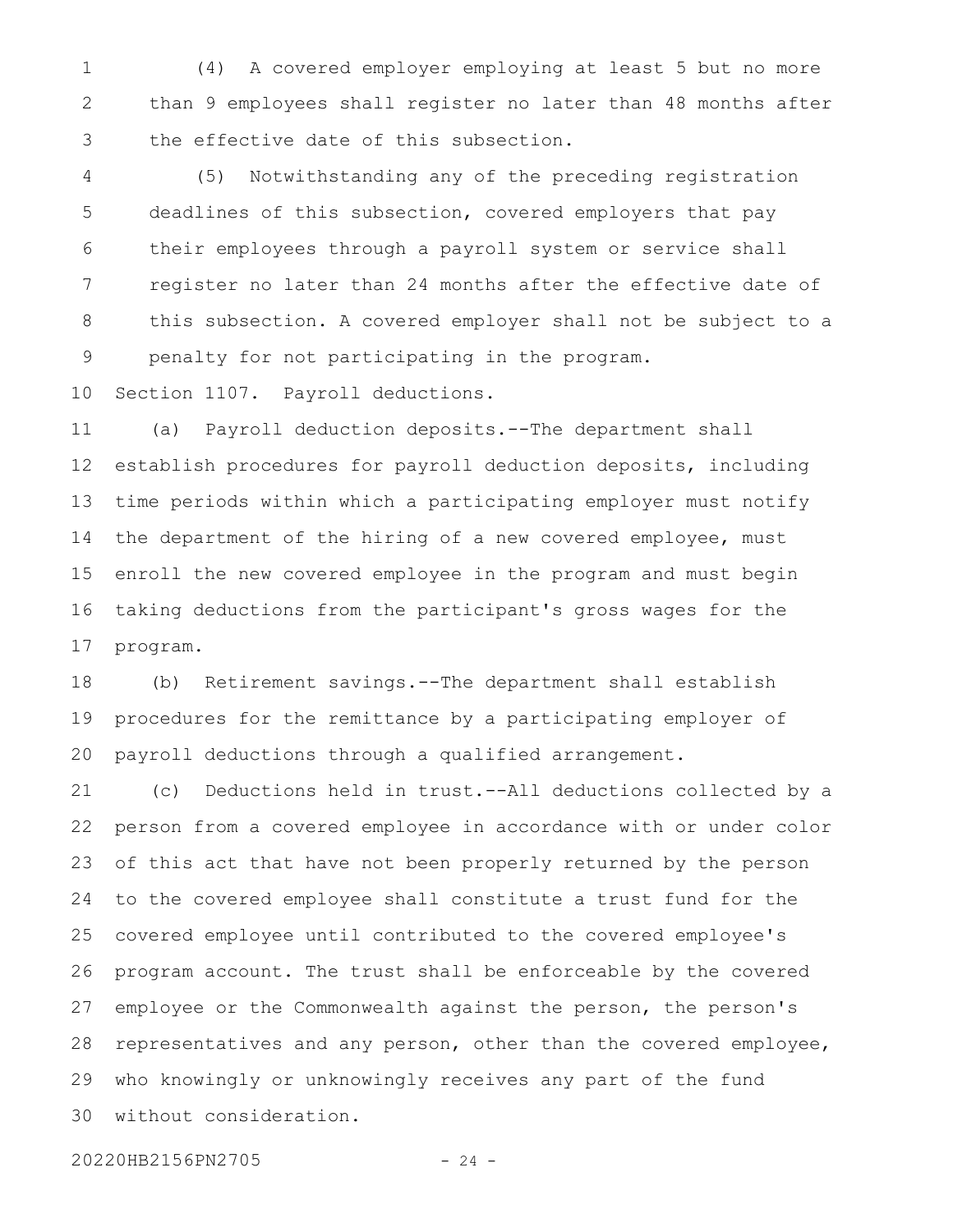Section 1108. Withdrawals, rollovers and transfers. 1

The department shall establish procedures relating to a participant's ability to make withdrawals, arrange for rollovers of funds, make direct transfers from program IRAs and otherwise facilitate portability of program account balances. 2 3 4 5

Section 1109. Distribution of funds from program. 6

(a) Procedures.--The department shall establish procedures governing the distribution of funds from the program, including distributions as may be permitted or required by the program or any applicable provisions of Federal or State law, with the following objectives: 7 8 9 10 11

12

(1) Maximizing financial security in retirement.

(2) Assisting a participant with the challenges of the decumulation of savings. 13 14

(b) Consideration.--The department shall consider the benefits, feasibility and cost-effectiveness of the following when establishing the procedures under subsection (a): 15 16 17

(1) Designating a lifetime income investment product for the program to provide a participant and the participant's spouse with a source of retirement income for life, and, if determined by the department to be prudent, to provide benefits, where available, to other designated beneficiaries. 18 19 20 21 22

(2) Establishing distribution procedures for participants that encourage participants to elect, in combination with the designation of a lifetime income investment product, that at least 50% of a participant's program account balance on the date the participant attains the normal retirement age be invested in the lifetime income investment product. 23 24 25 26 27 28 29

Section 1110. Outreach and information. 30

20220HB2156PN2705 - 25 -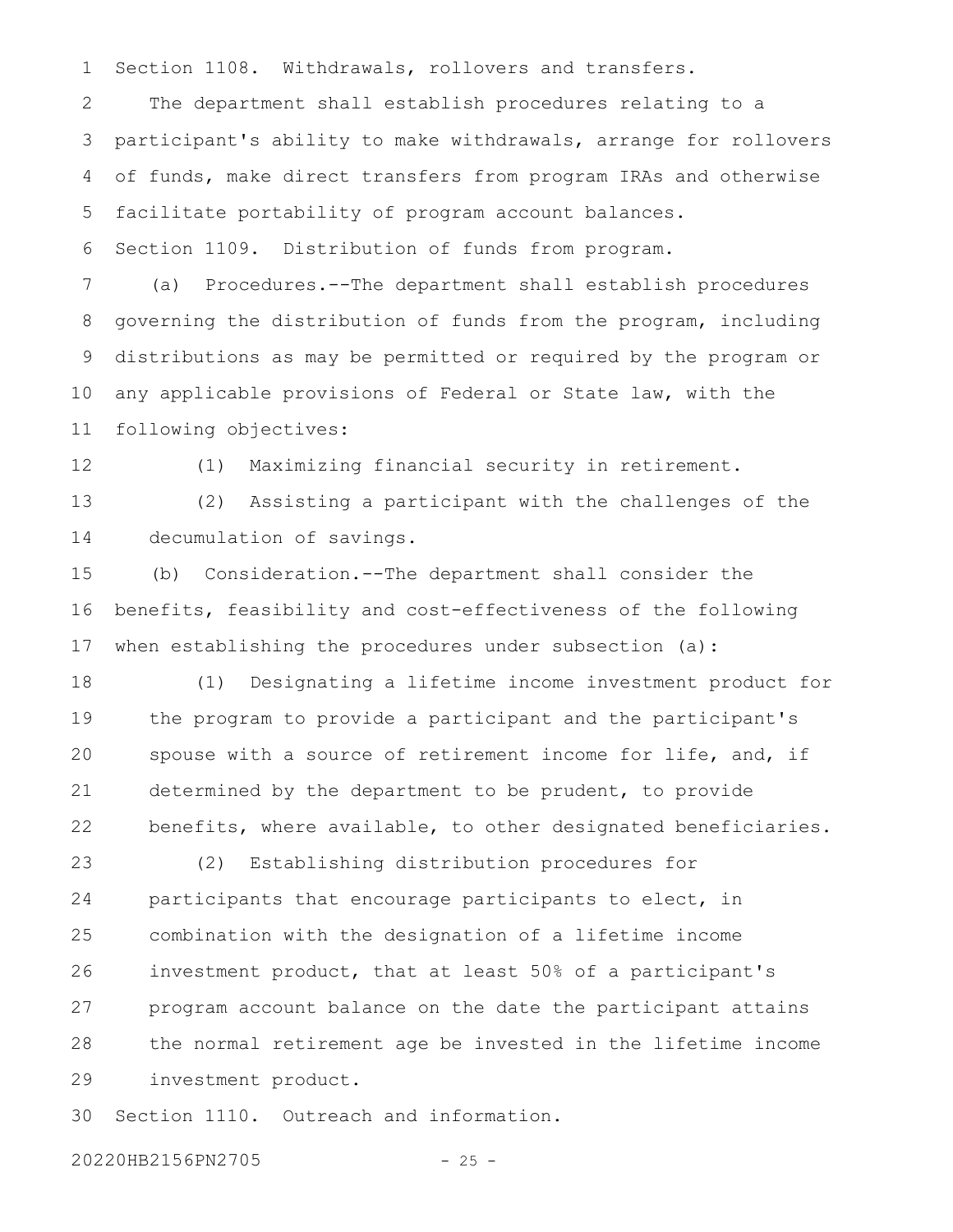The department shall develop, periodically update and distribute educational content to all of the following: 1 2

3

(1) A participating employer, as follows:

(i) General information about the requirements and procedures of the program. 4 5

(ii) Information describing the opportunity to and benefits of a participating employer sponsoring a specified tax-favored retirement plan that would exempt the participating employer from the requirements of the program. 6 7 8 9 10

(iii) Explanatory materials to be made available to a covered employee regarding the program and the choices available to the covered employee. The explanatory materials shall include all required disclosures relating to participating in an IRA and instructions for how to enroll in the program. 11 12 13 14 15 16

(2) A covered employee, as follows: 17

(i) Information explaining the advantages of early savings activity that benefits from compound interest. 18 19

(ii) Descriptions of investment options offered by the program. 20 21

(iii) Strategies for increasing long-term financial security for an individual and a family unit. 22 23

24

(3) A participant, as follows:

(i) Information that will assist a participant in the prudent decumulation of savings during retirement. 25 26

(ii) Descriptions of asset distribution products that may provide predictable and fixed income for a period of time, including for all or a portion of the retirements of the participant and the participant's 27 28 29 30

20220HB2156PN2705 - 26 -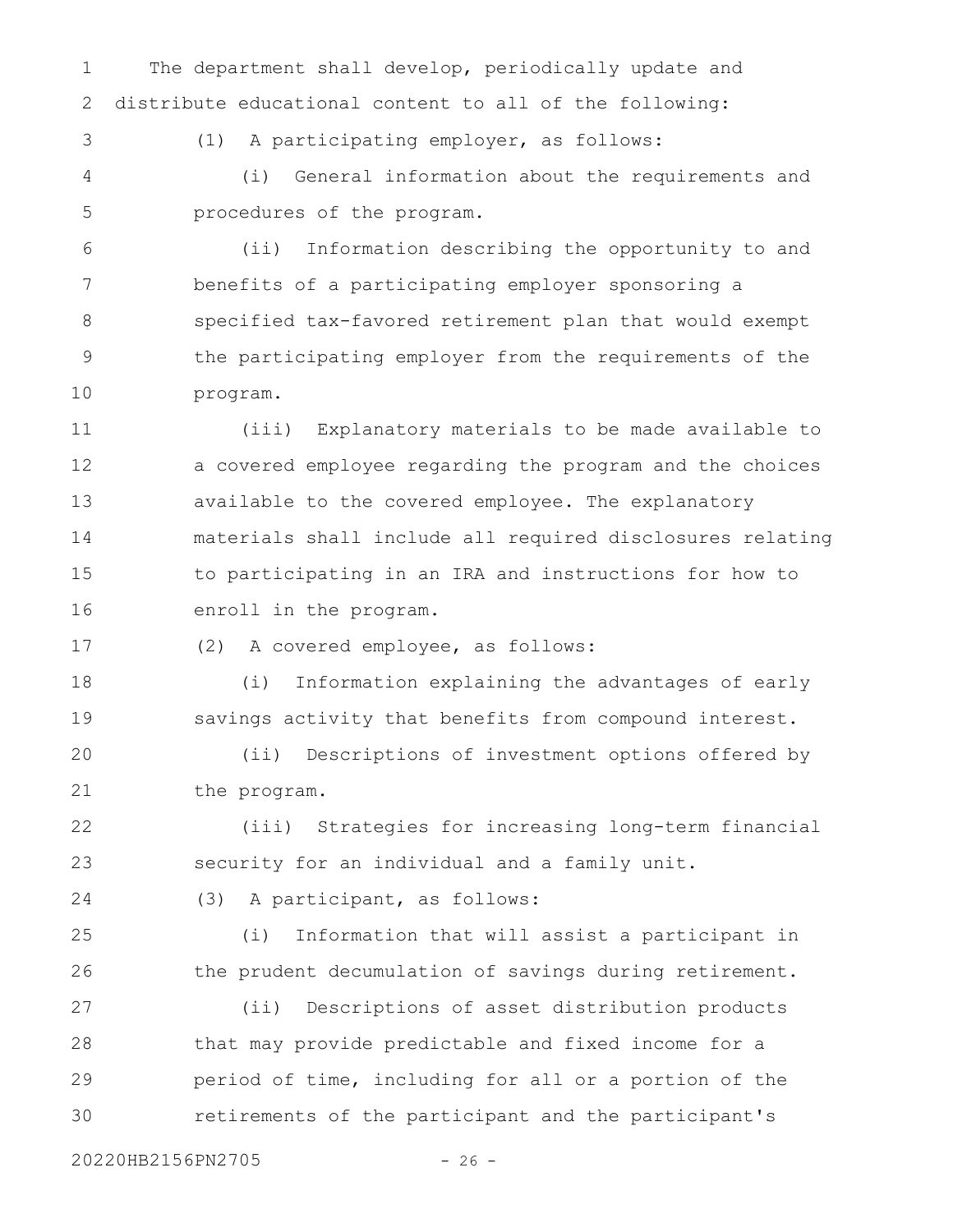spouse.

1

12

13

Section 1111. Contributions, interest and investment earnings. (a) Ownership.--A participant shall be the owner of the contributions, interest and investment earnings in the associated program account. The Commonwealth or the participating employer may not have any proprietary interest in the contributions, interest or investment earnings. 2 3 4 5 6 7

(b) Prohibited uses.--The department shall ensure that no assets of the program are used for purposes other than the following: 8 9 10

(1) Paying benefits to a participant. 11

(2) Paying the cost of administering the program. (3) Making investments for the benefit of a participant

and the program. 14

(c) Prohibited transfers.--The General Assembly may not transfer contributions in an IRA under the program, or the interest or investment earnings of any associated program accounts, to the General Fund or another Commonwealth fund or otherwise encumber or use the contributions, interest or investment earnings for a purpose other than the ones specified under this section. 15 16 17 18 19 20 21

(d) Procedures.--The department shall establish procedures to allocate interest, investment earnings and investment losses to the program account of a participant. A participant's retirement savings benefit under the program shall be an amount equal to the balance in the participant's account on the date the retirement savings benefit becomes payable. 22 23 24 25 26 27

Section 1112. Duties and liability of Commonwealth. 28

(a) Excess amounts.--The Commonwealth shall have no duty or liability to a person for the payment of any amount in excess of 29 30

20220HB2156PN2705 - 27 -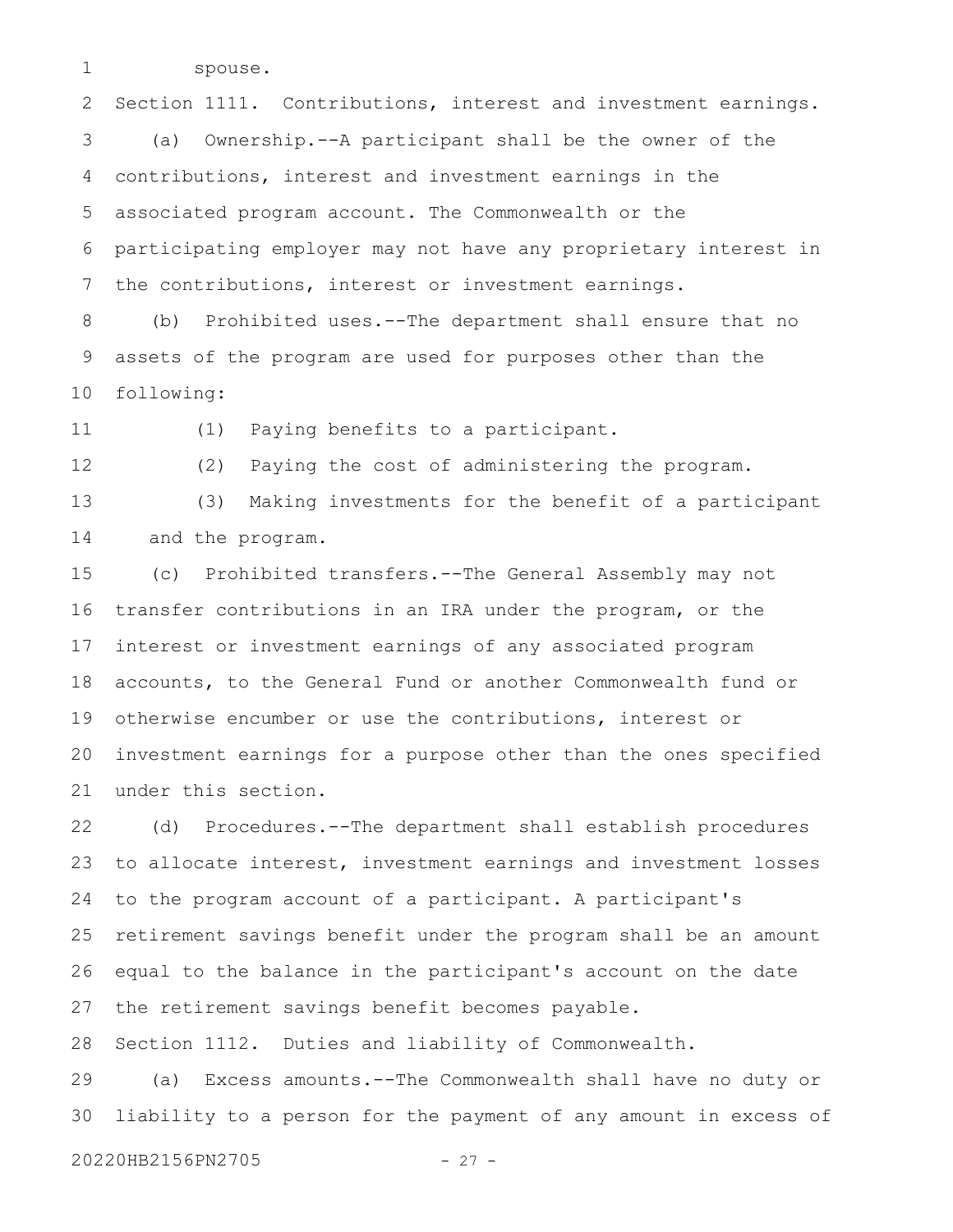the amount of a participant's retirement savings benefit and the amount shall be made available to the participant or beneficiary in accordance with the requirements of the program and the Internal Revenue Code. 1 2 3 4

(b) Losses or deficiencies.--A Commonwealth agency, commission or board or any officer, employee or member of a Commonwealth agency, commission or board shall not be liable for the loss or deficiency resulting from particular investments selected under this act, except for liability that arises out of a breach of fiduciary duty under section 901 as determined by a competent court of law. 5 6 7 8 9 10 11

Section 1113. Protection from liability for employers. 12

(a) Liability.--A participating employer or another employer shall not be liable for any of the following: 13 14

(1) An employee's decision to participate in or opt out of the program. 15 16

(2) The investment decision of a participant or the department. 17 18

(3) The administration, investment, investment returns or investment performance of the program, including any interest rate or other rate of return on any contribution or account balance. 19 20 21 22

(4) The design of the program or benefits paid to a participant. 23 24

(5) An individual's awareness of or compliance with the conditions and other provisions of Federal and State tax laws that determine whether the individual is eligible to make tax-favored contributions to IRAs, including the amount of the contributions and the time frame and manner of the contributions. 25 26 27 28 29 30

20220HB2156PN2705 - 28 -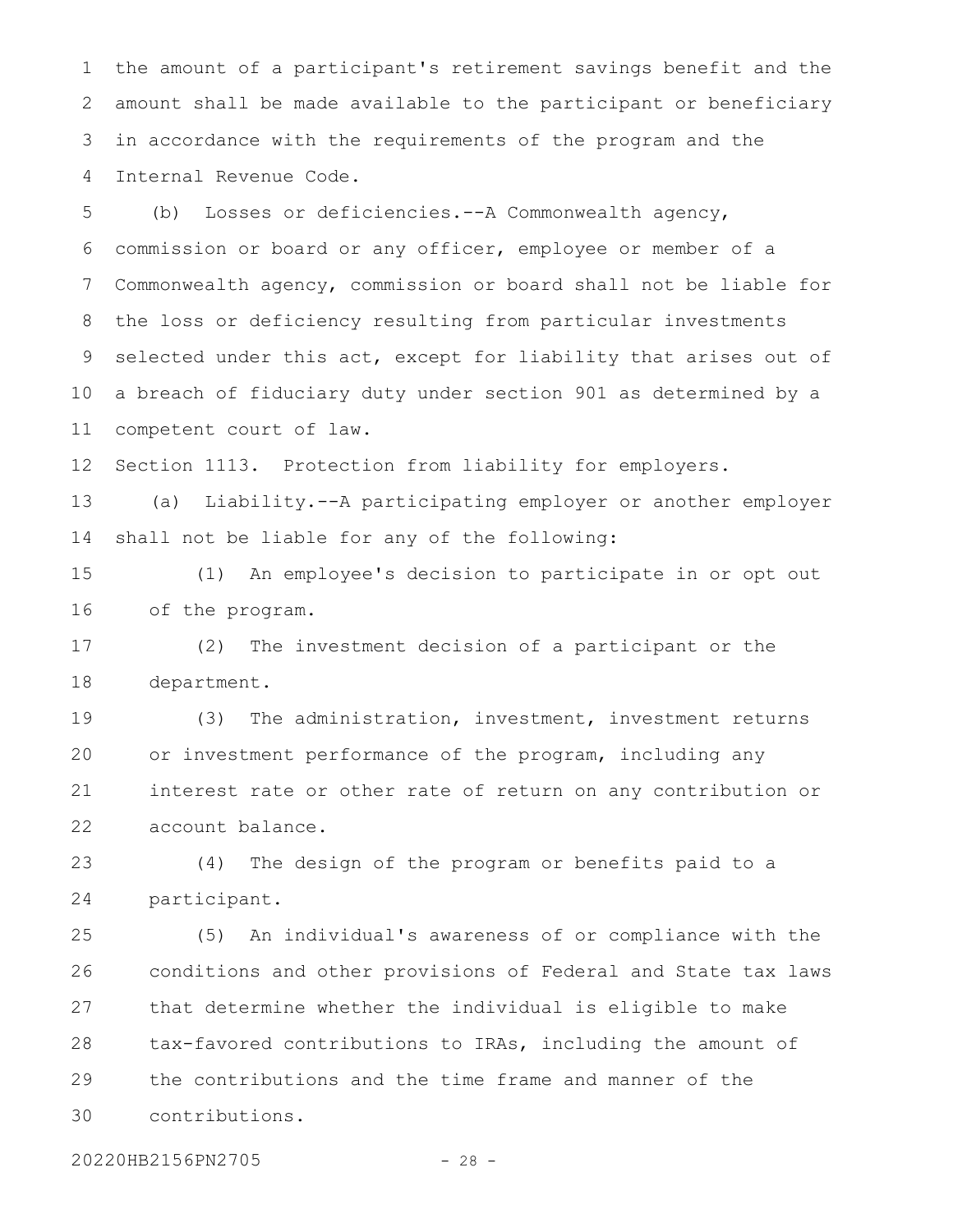(6) A loss, a failure to realize any gain or any other adverse consequences, including adverse tax consequences or a loss of favorable tax treatment, public assistance or other benefits incurred by an individual resulting from participating in the program. 1 2 3 4 5

(b) Fiduciaries.--A participating employer or another employer shall not be a fiduciary in relation to the program or any other arrangement under the program. 6 7 8

Section 1114. Risk management. 9

(a) Program.--The department shall annually prepare and adopt a written risk management and oversight program as a part of the investment policies of the department developed under section 902. The risk management and oversight program shall be designed to: 10 11 12 13 14

(1) ensure that an effective risk management system is in place to monitor the risk levels of the program and program fund portfolio; 15 16 17

(2) ensure that the risks taken are prudent and properly managed; 18 19

(3) provide an integrated process for overall risk management; and 20 21

(4) assess investment returns and risks to determine if the risks taken are adequately compensated compared to applicable performance benchmarks and standards. 22 23 24

(b) Insurance.--In preparing the risk management and oversight program under subsection (a), the department shall evaluate whether to obtain insurance against any and all losses in connection with the property, assets or activities of the program. 25 26 27 28 29

Section 1115. Audit and reports. 30

20220HB2156PN2705 - 29 -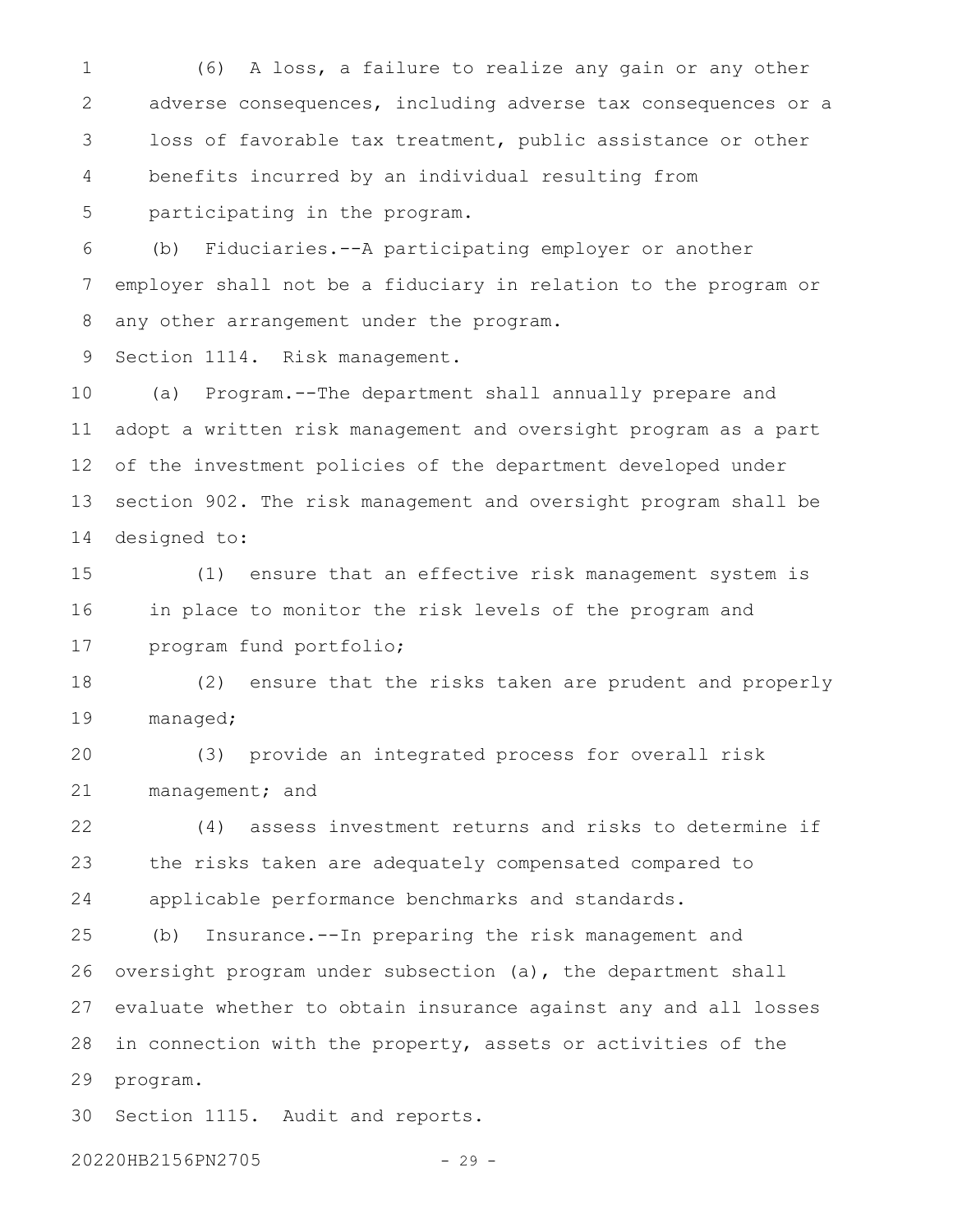(a) Reports to Governor and General Assembly.--The department shall annually submit the following reports to the Governor and the General Assembly: 1 2 3

(1) An audited financial report, prepared by the Auditor General in accordance with generally accepted accounting principles, of the program by July 1 of each calendar year for the prior calendar year. 4 5 6 7

(2) A report prepared by the department, which shall include, but not be limited to, the following: 8 9

(i) A summary of the benefits provided by the program, including the number of participants and participating employers in the program. 10 11 12

(ii) The percentage and amount of funds in the program's investment options and rates of return, net of fees. 13 14 15

(iii) Any other information that is relevant to make a full, fair and effective disclosure of the operations of the program and the program fund. 16 17 18

(b) Reports to participating employers.--In addition to other statements or reports required by Federal or State law, at least annually, the department shall provide a report to each participating employer that contains a list of the names of each participant employed by the participating employer and the amounts of deductions taken by the participating employer and contributed to the program on behalf of each participant during the reporting period. 19 20 21 22 23 24 25 26

(c) Reports to participants.--In addition to other statements or reports required by Federal or State law, the department shall provide the following to each participant: (1) At least annually, a report of contributions and 27 28 29 30

20220HB2156PN2705 - 30 -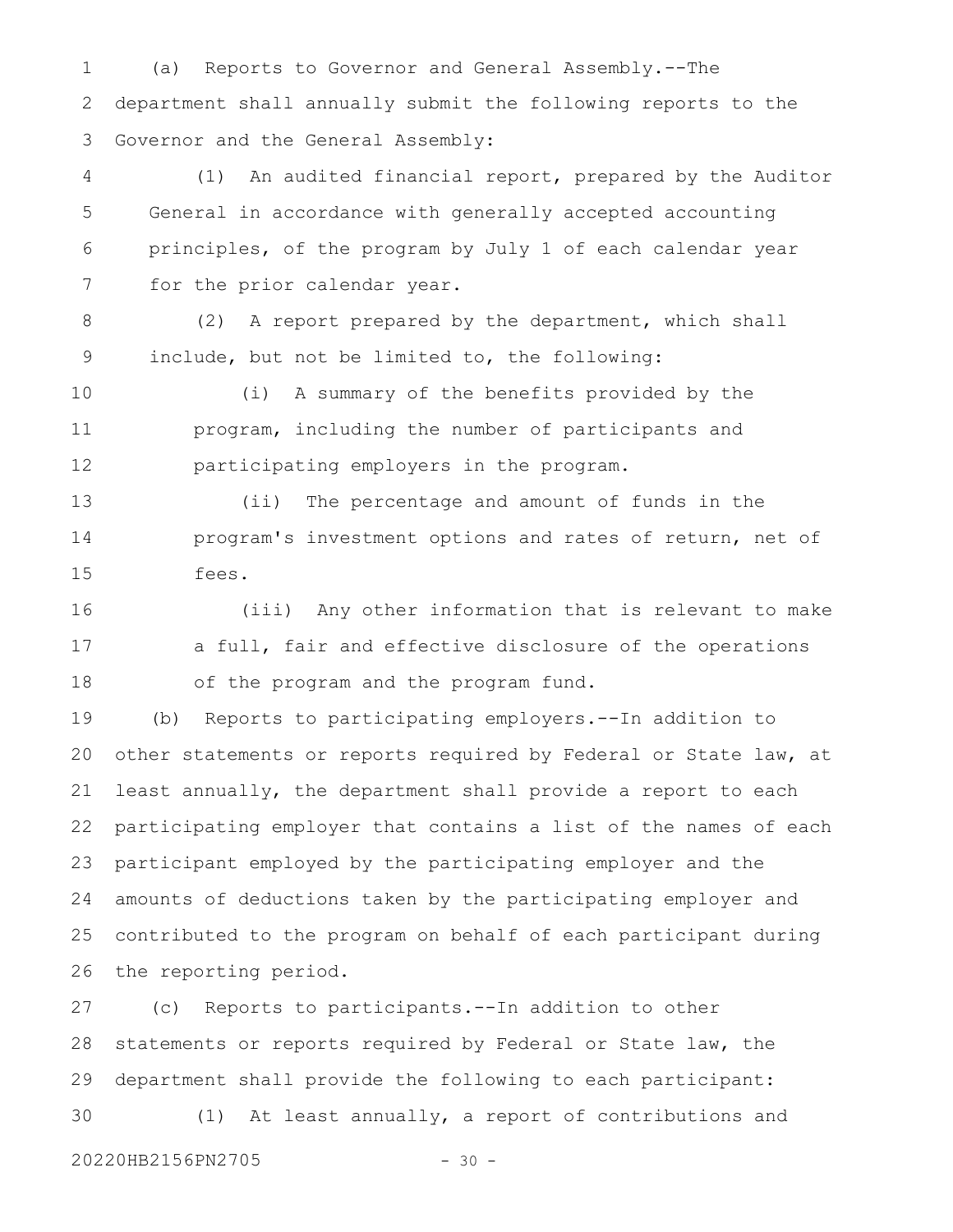investment income allocated and withdrawals from and balances in the participant's account for the reporting period, including, but not limited to, the participant's rate of contribution and any change in the rate of contribution during the preceding calendar year or as required under section 1102(b)(4). 1 2 3 4 5 6

7

(2) At least quarterly, all of the following:

(i) The account balance in a participant's program account, including the value of the participant's investment in each investment option selected by the participant. 8 9 10 11

(ii) The investment options available to a participant and the process by which a participant may select from the investment options for the participant's contributions to the program. 12 13 14 15

(iii) The amount of fees charged to a participant program account and a description of the services to which each charge relates. 16 17 18

(iv) An estimate of the amount of income the participant's program account could reasonably be expected to generate over the course of the participant's retirement, based upon reasonable assumptions. 19 20 21 22

(d) Additional information.--The department may include any other information in the reports under subsection (c) regarding the program as the department may determine appropriate and useful. 23 24 25 26

Section 1116. Confidentiality of information. 27

Notwithstanding any other provision of law, account information under the program relating to a participant, including, but not limited to, the participant's name, address, 20220HB2156PN2705 - 31 -28 29 30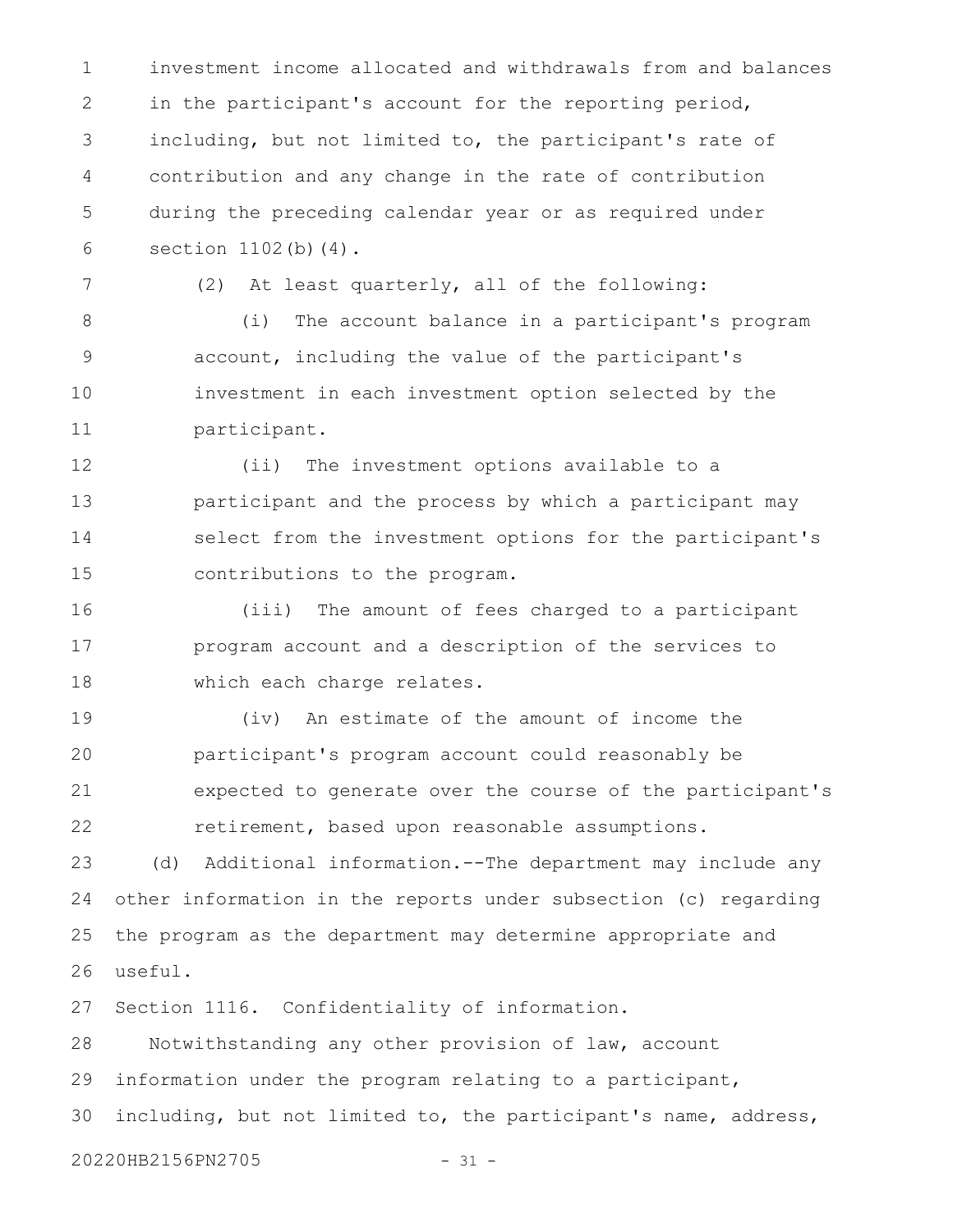telephone number, email address, personal identification information, investments, contributions and earnings, shall be confidential and shall be maintained by the department and the department's agents as confidential, except in any of the following circumstances: 1 2 3 4 5

(1) It is necessary to administer the program in a manner consistent with this act or Federal or State tax laws. 6 7

(2) The participant who provides the information or is the subject of the information expressly agrees in writing to the disclosure of the information. 8 9 10

(3) The information is demanded pursuant to a subpoena, court order or other legal obligation. 11 12

Section 1117. Temporary regulations. 13

(a) Promulgation.--In order to facilitate the prompt implementation of this act, the department may promulgate temporary regulations that shall expire not later than two years after publication of the temporary regulations in the Pennsylvania Bulletin. The promulgated temporary regulations shall not be subject to any of the following: 14 15 16 17 18 19

(1) Section 612 of the act of April 9, 1929 (P.L.177, No.175), known as The Administrative Code of 1929. 20 21

(2) Sections 201, 202, 203, 204 and 205 of the act of July 31, 1968 (P.L.769, No.240), referred to as the Commonwealth Documents Law. 22 23 24

(3) Sections 204(b) and 301(10) of the act of October 15, 1980 (P.L.950, No.164), known as the Commonwealth Attorneys Act. 25 26 27

(4) The act of June 25, 1982 (P.L.633, No.181), known as the Regulatory Review Act. 28 29

(b) Expiration.--The authority of the department to 30

20220HB2156PN2705 - 32 -